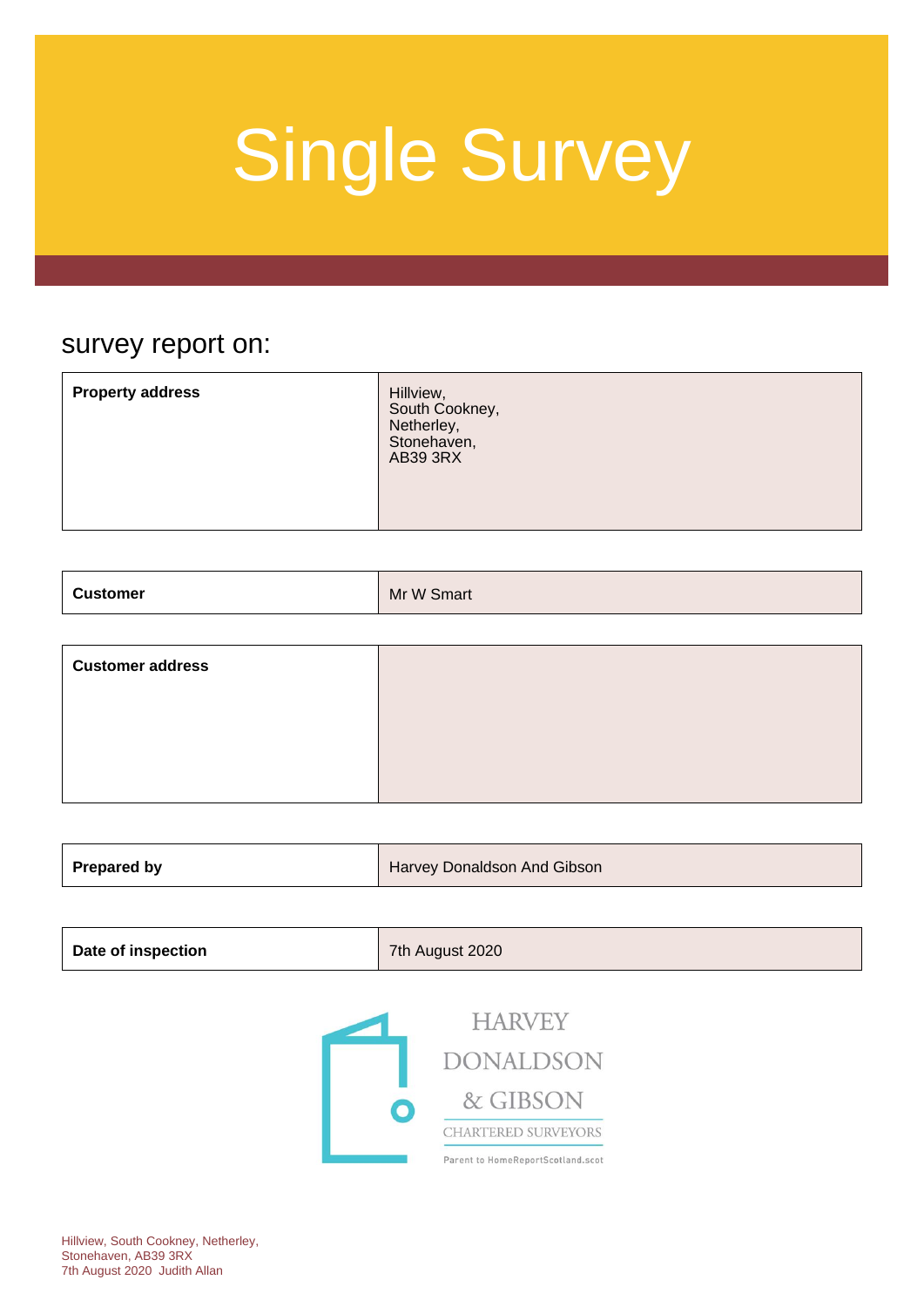### **PART 1 - GENERAL**

#### **1.1 THE SURVEYORS**

The Seller has engaged the Surveyors to provide the Single Survey Report and a generic Mortgage Valuation Report for Lending Purposes. The Seller has also engaged the Surveyors to provide an Energy Report in the format prescribed by the accredited Energy Company.

The Surveyors are authorised to provide a transcript or retype of the generic Mortgage Valuation Report on to Lender specific pro-forma. Transcript reports are commonly requested by Brokers and Lenders. The transcript report will be in the format required by the Lender but will contain the same information, inspection date and valuation figure as the generic Mortgage Valuation Report and the Single Survey. The Surveyors will decline any transcript request which requires the provision of information additional to the information in the Report and the generic Mortgage Valuation Report until the Seller has conditionally accepted an offer to purchase made in writing.

Once the Seller has conditionally accepted an offer to purchase made in writing, the Purchaser's lender or conveyancer may request that the Surveyors provide general comment on standard appropriate supplementary documentation. In the event of a significant amount of documentation being provided to the Surveyors, an additional fee may be incurred by the Purchaser. Any additional fee will be agreed in writing.

If information is provided to the Surveyors during the conveyancing process which materially affects the valuation stated in the Report and generic Mortgage Valuation Report, the Surveyors reserve the right to reconsider the valuation. Where the Surveyors require to amend the valuation in consequence of such information, they will issue an amended Report and generic Mortgage Valuation Report to the Seller. It is the responsibility of the Seller to ensure that the amended Report and generic Mortgage Valuation Report are transmitted to every prospective Purchaser.

The individual Surveyor will be a member of the Royal Institution of Chartered Surveyors who is competent to survey, value and report upon Residential Property<sup>1</sup>.

If the Surveyors have had a previous business relationship within the past two years with the Seller or Seller's Agent or relative to the property, they will be obliged to indicate this by ticking the adjacent box.  $\boxed{\times}$ 

The ultimate holding company of Harvey Donaldson & Gibson is Countrywide plc. In Scotland, Countrywide plc also own Slater Hogg & Howison and Countrywide North. A full list of estate agents owned or under franchise to Countrywide plc is available on request. Harvey Donaldson & Gibson trades as an entirely separate company and has no financial interest whatsoever in the disposal of the property being inspected.

The Surveyors have a written complaints handling procedure. This is available from the offices of the Surveyors at the address stated.

#### **1.2 THE REPORT**

The Surveyors will not provide an amended Report on the Property, except to correct factual inaccuracies.

The Report will identify the nature and source of information relied upon in its preparation.

The Surveyor shall provide a Market Value of the Property, unless the condition of the Property is such that it would be inappropriate to do so. A final decision on whether a loan will be granted rests with the Lender who may impose retentions in line with their lending criteria. The date of condition and value of the property will be the date of inspection.

Prior to 1 December 2008, Purchasers have normally obtained their own report from their chosen Surveyor. By contrast, a Single Survey is instructed by the Seller and made available to all potential Purchasers in expectation that the successful Purchaser will have relied upon it. The Royal Institution of

1 Which shall be in accordance with the current RICS Valuation Standards (The Red Book) and RICS Codes of Conduct.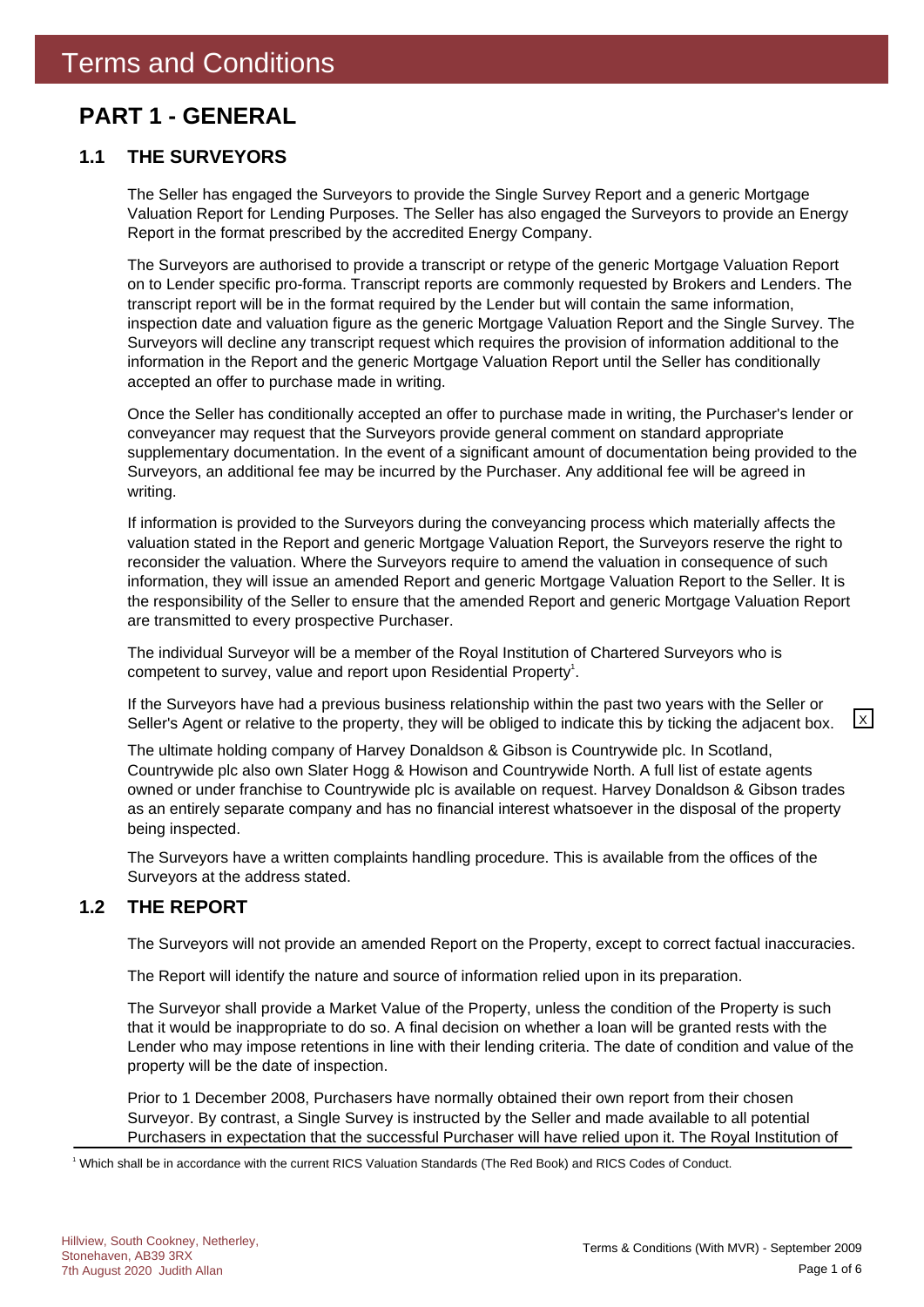Chartered Surveyors rules require disclosure of any potential conflict of interest when acting for the Seller and the Purchaser in the same transaction. The Single Survey may give rise to a conflict of interest and if this is of concern to any party they are advised to seek their own independent advice.

The Report and any expressions or assessments in it are not intended as advice to the Seller or Purchaser or any other person in relation to an asking price or any other sales or marketing decisions. The Report is based solely on the Property and is not to be relied upon in any manner whatsoever when considering the valuation or condition of any other property.

If certain minor matters are mentioned in the Report it should not be assumed that the Property is free of other minor defects.

Neither the whole nor any part of the Report may be published in any way, reproduced or distributed by any party other than the Seller, prospective purchasers and the Purchaser and their respective professional advisers without the prior written consent of the Surveyors.

#### **1.3 LIABILITY**

The Report is prepared with the skill and care reasonably to be expected of a competent residential surveyor who is a member of the Royal Institution of Chartered Surveyors.

The Report is addressed to the Seller and was prepared in the expectation that it (or a complete copy) along with these Terms and Conditions (or a complete copy) would (or, as the case might be, would have been) be disclosed and delivered to:

- the Seller;
- any person(s) noting an interest in purchasing the Property from the Seller;
- any person(s) who make(s) (or on whose behalf is made) an offer to purchase the Property, whether or not that offer is accepted by the Seller;
- the Purchaser; and
- $\bullet$  the professional advisers of any of these.

The Surveyors acknowledge that their duty of skill and care in relation to the Report is owed to the Seller and to the Purchaser. The Surveyors accept no responsibility or liability whatsoever in relation to the Report to persons other than the Seller and the Purchaser. The Seller and Purchaser should be aware that if a Lender seeks to rely on this Report they do so at their own risk. In particular, the Surveyors accept no responsibility or liability whatsoever to any Lender in relation to the Report. Any such Lender relies upon the Report entirely at their own risk.

#### **1.4 GENERIC MORTGAGE VALUATION REPORT**

The Surveyors undertake to the Seller that they will prepare a generic Mortgage Valuation Report, which will be issued along with the Single Survey. It is the responsibility of the Seller to ensure that the generic Mortgage Valuation Report is provided to every potential Purchaser.

#### **1.5 TRANSCRIPT MORTGAGE VALUATION FOR LENDING PURPOSES**

The Surveyors undertake that on being asked to do so by a prospective purchaser, or his/her professional advisor or Lender, they will prepare a Transcript Mortgage Valuation Report for Lending Purposes on terms and conditions to be agreed between the Surveyors and Lender and solely for the use of the Lender and upon which the Lender may rely. The decision as to whether finance will be provided is entirely a matter for the Lender. The Transcript Mortgage Valuation Report will be prepared from information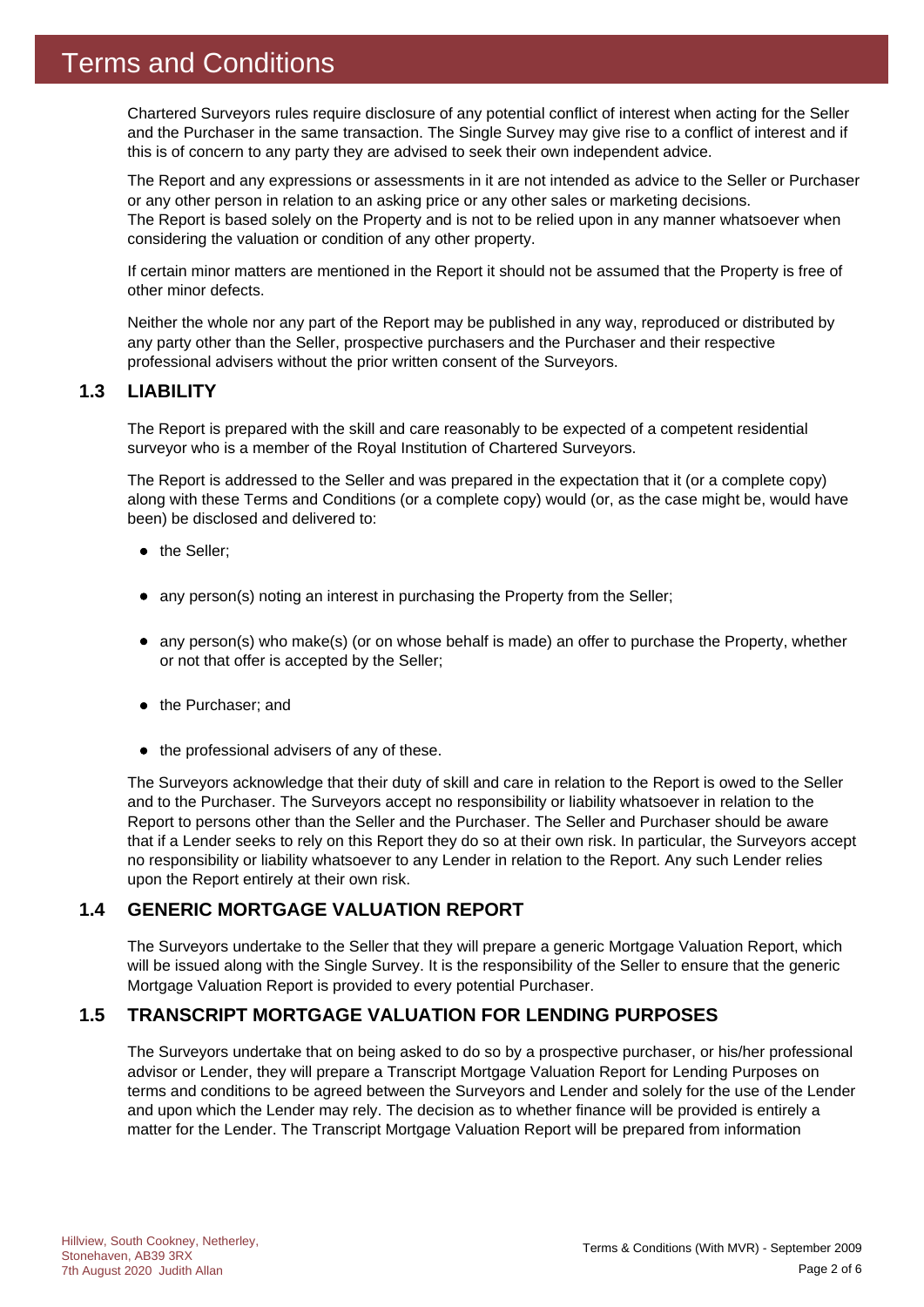contained in the Report and the generic Mortgage Valuation Report.<sup>2</sup>

#### **1.6 INTELLECTUAL PROPERTY**

All intellectual property rights whatsoever (including copyright) in and to the Report, excluding the headings and rubrics, are the exclusive property of the Surveyors and shall remain their exclusive property unless they assign the same to any other party in writing.

#### **1.7 PAYMENT**

The Surveyors are entitled to refrain from delivering the Report to anyone until the fee and other charges for it notified to the Seller have been paid. Additional fees will be charged for subsequent inspections and Reports.

#### **1.8 CANCELLATION**

The Seller will be entitled to cancel the inspection by notifying the Surveyor's office at any time before the day of the inspection.

The Surveyor will be entitled not to proceed with the inspection (and will so report promptly to the Seller) if after arriving at the property, the Surveyor concludes that it is of a type of construction of which the Surveyor has insufficient specialist knowledge to be able to provide the inspection satisfactorily. The Surveyor will also be entitled not to proceed if after arriving at the property, the surveyor concludes that the property is exempt under Part 3 of The Housing (Scotland) Act 2006 as detailed in the (Prescribed Documents) Regulations 2008. If there is a potential threat to their health or personal safety, the inspection may be postponed or cancelled, at the Surveyor's discretion.

In the case of cancellation or the inspection not proceeding, the Surveyor will refund any fees paid by the Seller for the inspection and Report, except for expenses reasonably incurred and any fee due in light of the final paragraph of this section.

In the case of cancellation by the Seller, for whatever reason, after the inspection has taken place but before a written report is issued, the Surveyor will be entitled to raise an invoice equivalent to 80% of the agreed fee.

#### **1.9 PRECEDENCE**

If there is any incompatibility between these Terms and Conditions and the Report, these Terms and Conditions take precedence.

#### **1.1 DEFINITIONS**

- the "Lender" is the party who has provided or intends or proposes to provide financial assistance to the Purchaser towards the purchase of the Property and in whose favour a standard security will be granted over the Property;
- the "Transcript Mortgage Valuation Report for Lending Purposes" means a separate report, prepared by the Surveyor, prepared from information in the Report and the generic Mortgage Valuation Report, but in a style and format required by the Lender. The Transcript Mortgage Valuation Report for Lending Purposes will be prepared with the skill and care reasonably to be expected from a surveyor who is a member of the Royal Institution of Chartered Surveyors and who is competent to survey, value and report on the Property;
- the "Generic Mortgage Valuation Report" means a separate report, prepared by the Surveyor from information in the Report but in the Surveyor's own format;

 $^2$  Which shall be in accordance with the current RICS Valuation Standards (The Red Book) and RICS Rules of Conduct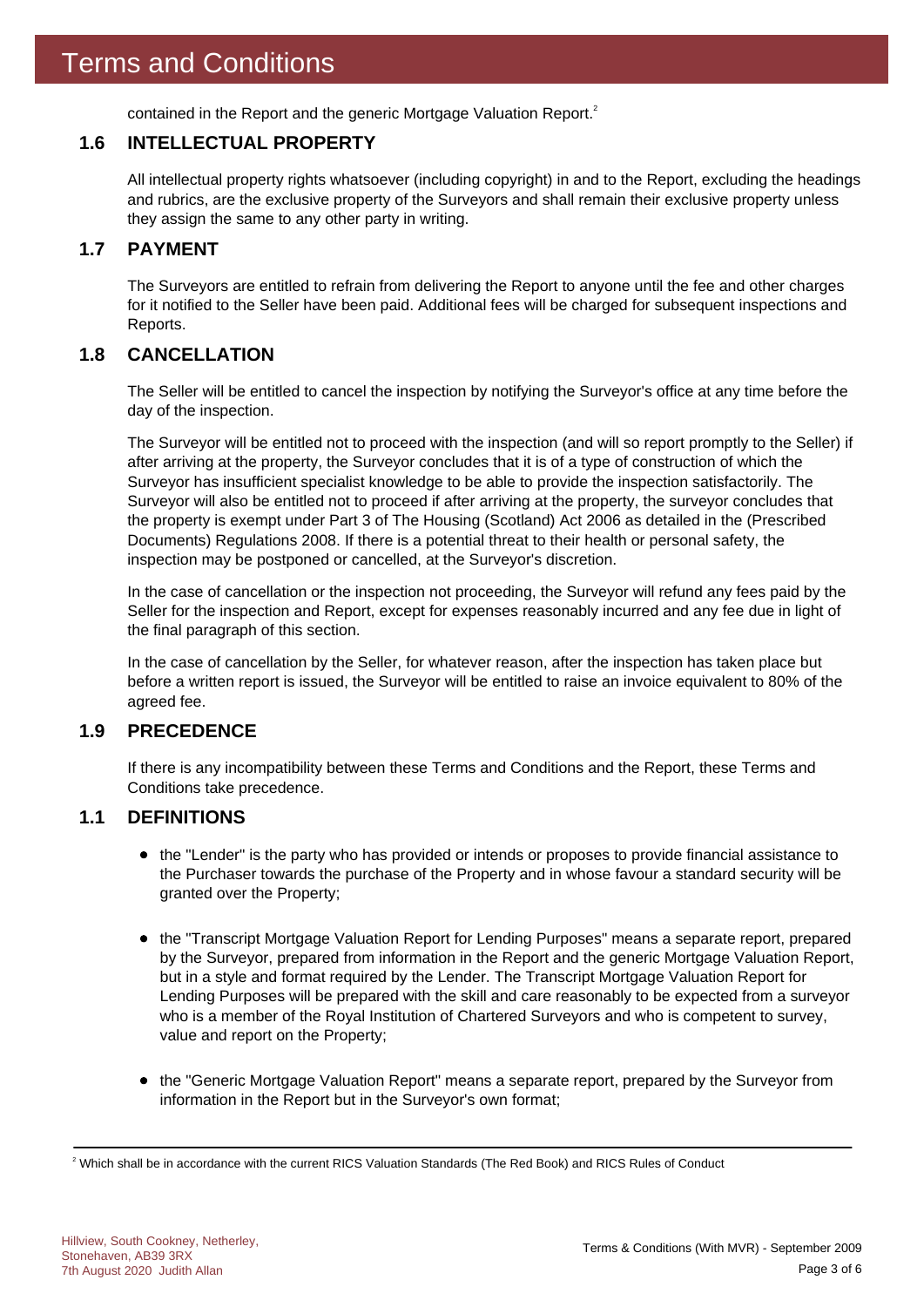### Terms and Conditions

- the "Market Value" *is the estimated amount for which a property should exchange on the date of valuation between a willing buyer and a willing seller in an arm's-length transaction after proper marketing wherein the parties had each acted knowledgeably, prudently and without compulsion;*
- the "Property" is the property which forms the subject of the Report;
- the "Purchaser" is the person (or persons) who enters into a contract to buy the Property from the Seller;
- a "prospective Purchaser" is anyone considering buying the Property;
- the "Report" is the report, of the kind described in Part 2 of these Terms and Conditions and in the form set out in part 1 of Schedule 1 of the Housing (Scotland) Act 2006 (Prescribed Documents) Regulations 2008;
- $\bullet$  the "Seller" is/are the proprietor(s) of the Property;
- the "Surveyor" is the author of the Report on the Property; and
- the "Surveyors" are the firm or company of which the Surveyor is an employee, director, member or partner (unless the Surveyor is not an employee, director, member or partner, when the "Surveyors" means the Surveyor) whose details are set out at the head of the Report.
- the "Energy Report" is the advice given by the accredited Energy Company, based on information collected by the Surveyor during the Inspection, and also includes an Energy Performance Certificate, in a Government approved format.

### **PART 2 - DESCRIPTION OF THE REPORT**

#### **2.1 THE SERVICE**

The Single Survey is a Report by an independent Surveyor, prepared in an objective way regarding the condition and value of the Property on the day of the inspection, and who is a member of the Royal Institution of Chartered Surveyors. It includes an Energy Report as required by Statute and this is in the format of the accredited Energy Company. In addition, the Surveyor has agreed to supply a generic Mortgage Valuation Report.

#### **2.2 THE INSPECTION**

The Inspection is a general surface examination of those parts of the Property which are accessible: in other words, *visible and readily available for examination from ground and floor levels, without risk of causing damage to the Property or injury to the Surveyor.*

All references to visual inspection refer to an inspection from within the property at floor level and from ground level within the site and adjoining public areas, without the need to move any obstructions. Any references to left or right are taken facing the front of the property.

The Inspection is carried out with the Seller's permission, without causing damage to the building or contents. Furniture, stored items and insulation are not moved.

Unless identified in the report the Surveyor will assume that no harmful or hazardous materials have been used in the construction. The presence or possible consequences of any site contamination will not be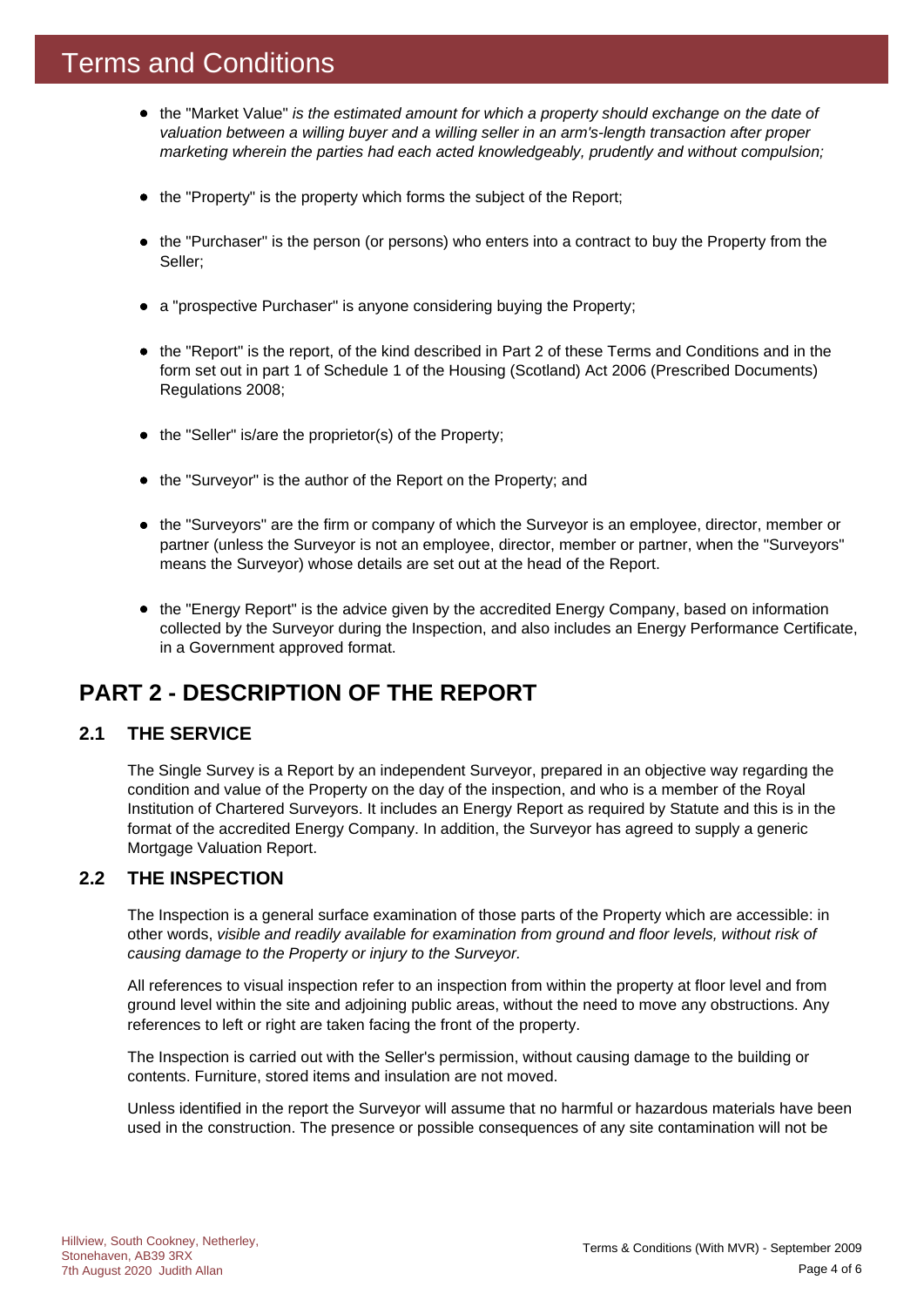researched.

The Surveyor will not carry out an asbestos inspection, and will not be acting as an asbestos inspector in completing a Single Survey of properties that may fall within the Control of Asbestos in the Workplace Regulations. In the case of flats it will be assumed that there is a duty holder, as defined in the Regulations and that a Register of Asbestos and effective Management Plan is in place, which does not require any expenditure, or pose a significant risk to health. No enquiry of the duty holder will be made.

#### **2.3 THE REPORT**

The Report will be prepared by the Surveyor who carried out the property inspection and will describe various aspects of the property as defined by the headings of the Single Survey report with the comments being general and unbiased. The report on the location, style and condition of the property, will be concise and will be restricted to matters that could have a material effect upon value and will omit items that, in the Surveyor's opinion, are not significant. If certain minor matters are mentioned, it should not be interpreted that the property is free of any other minor defects.

Throughout the Report, the following repair categories will be used to give an overall opinion of the state of repair and condition of the property.

- 1 Category 3: Urgent repairs or replacement are needed now. Failure to deal with them may cause problems to other parts of the property or cause a safety hazard. Estimates for repairs or replacement are needed now.
- 2 Category 2: Repairs or replacement requiring future attention, but estimates are still advised.
- 3 Category 1: No immediate action or repair is needed.

**WARNING:** If left unattended, even for a relatively short period, Category 2 repairs can rapidly develop into more serious Category 3 repairs. The existence of Category 2 or Category 3 repairs may have an adverse effect on marketability, value and the sale price ultimately achieved for the property. This is particularly true during slow market conditions when the effect can be considerable.

Parts of the property, which cannot be seen or accessed, will not be reported upon and this will be stated. If the Surveyor suspects that a defect may exist within an unexposed area and which could have a material effect upon the value, he may recommend further investigation by specialist contractors.

#### **2.4 SERVICES**

Surveyors are not equipped or qualified to test the services and therefore no comment can be interpreted as implying that the design, installation and function of the services are in accordance/compliance with regulations, safety and efficiency expectations. However, comment is made where there is cause to suspect significant defects or shortcomings with the installations. No tests are made of any services or appliances.

#### **2.5 ACCESSIBILITY**

A section is included to help identify the basic information interested parties need to know to decide whether to view a property.

#### **2.6 ENERGY REPORT**

A section is included that makes provision for an Energy Report, relative to the property. The Surveyor will collect physical data from the property and provide such data in a format required by an accredited Energy Company. The Surveyor cannot of course accept liability for any advice given by the Energy Company.

#### **2.7 VALUATION AND CONVEYANCER ISSUES**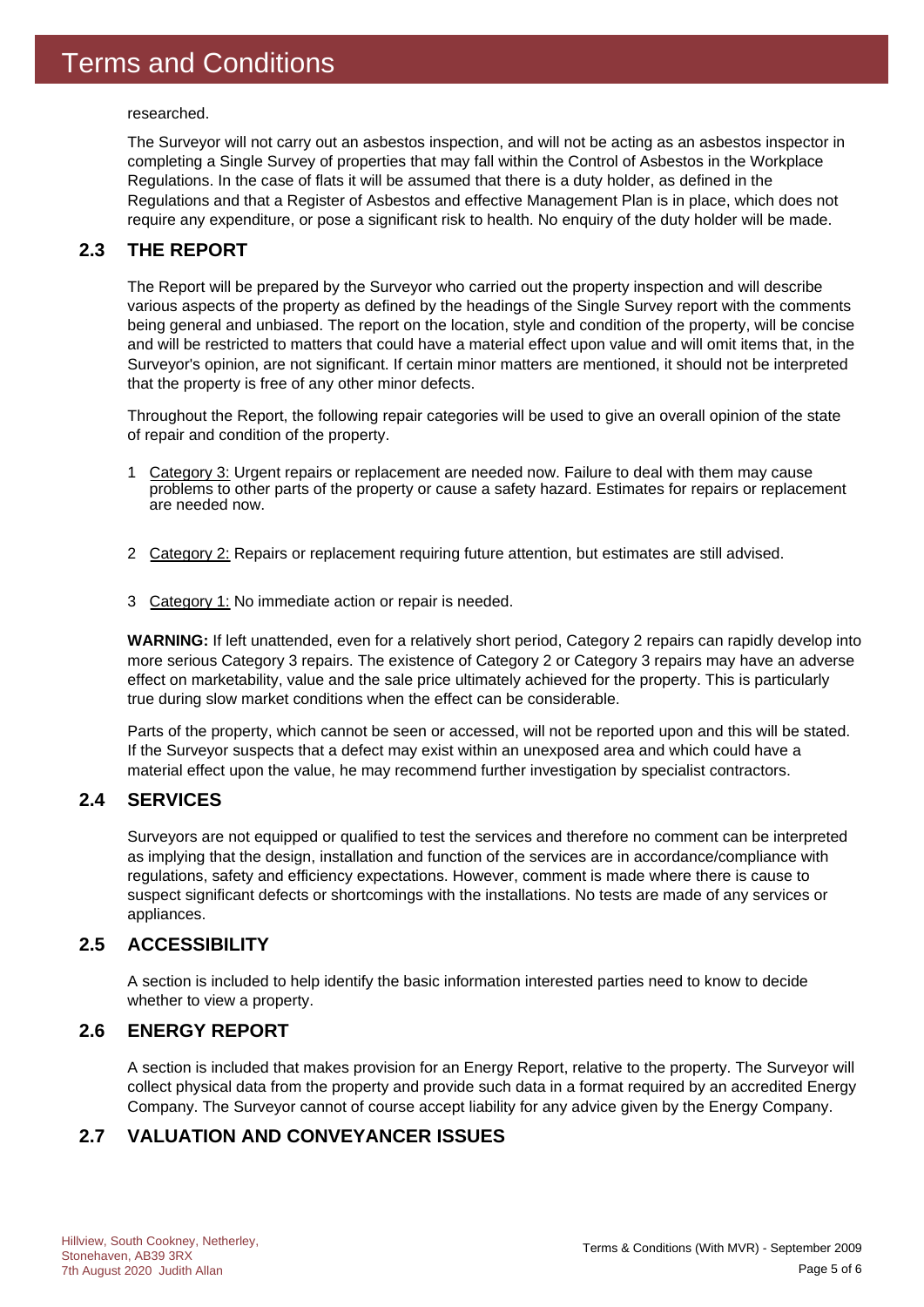The last section of the Report contains matters considered relevant to the Conveyancer (Solicitor). It also contains the Surveyor's opinion both of the market value of the property and of the re-instatement cost, as defined below.

"Market Value" *The estimated amount for which a property should exchange on the date of valuation between a willing buyer and a willing seller in an arm's-length transaction after proper marketing wherein the parties had each acted knowledgeably, prudently and without compulsion.* In arriving at the opinion of the Market Value the Surveyor also makes various standard assumptions covering, for example, vacant possession; tenure and other legal considerations; contamination and hazardous materials; the condition of un-inspected parts; the right to use mains services; and the exclusion of curtains, carpets etc. from the valuation. In the case of flats, the following further assumptions are made that:

- There are rights of access and exit over all communal roadways, corridors, stairways etc. and to use communal grounds, parking areas, and other facilities;
- There are no particularly troublesome or unusual legal restrictions;
- There is no current dispute between the occupiers of the flats or any outstanding claims or losses; and the costs of repairs to the building are shared among the co-proprietors on an equitable basis.

Any additional assumption, or any found not to apply, is reported.

"Re-instatement cost" *is an estimate for insurance purposes of the current cost of rebuilding the Property in its present form* unless otherwise stated. This includes the cost of rebuilding the garage and permanent outbuildings, site clearance and professional fees, but excludes VAT (except on the fees).

Sellers or prospective Purchasers may consider it prudent to instruct a reinspection and revaluation after a period of 12 weeks (or sooner if appropriate) to reflect changing circumstances in the market and/or in the physical condition of the Property.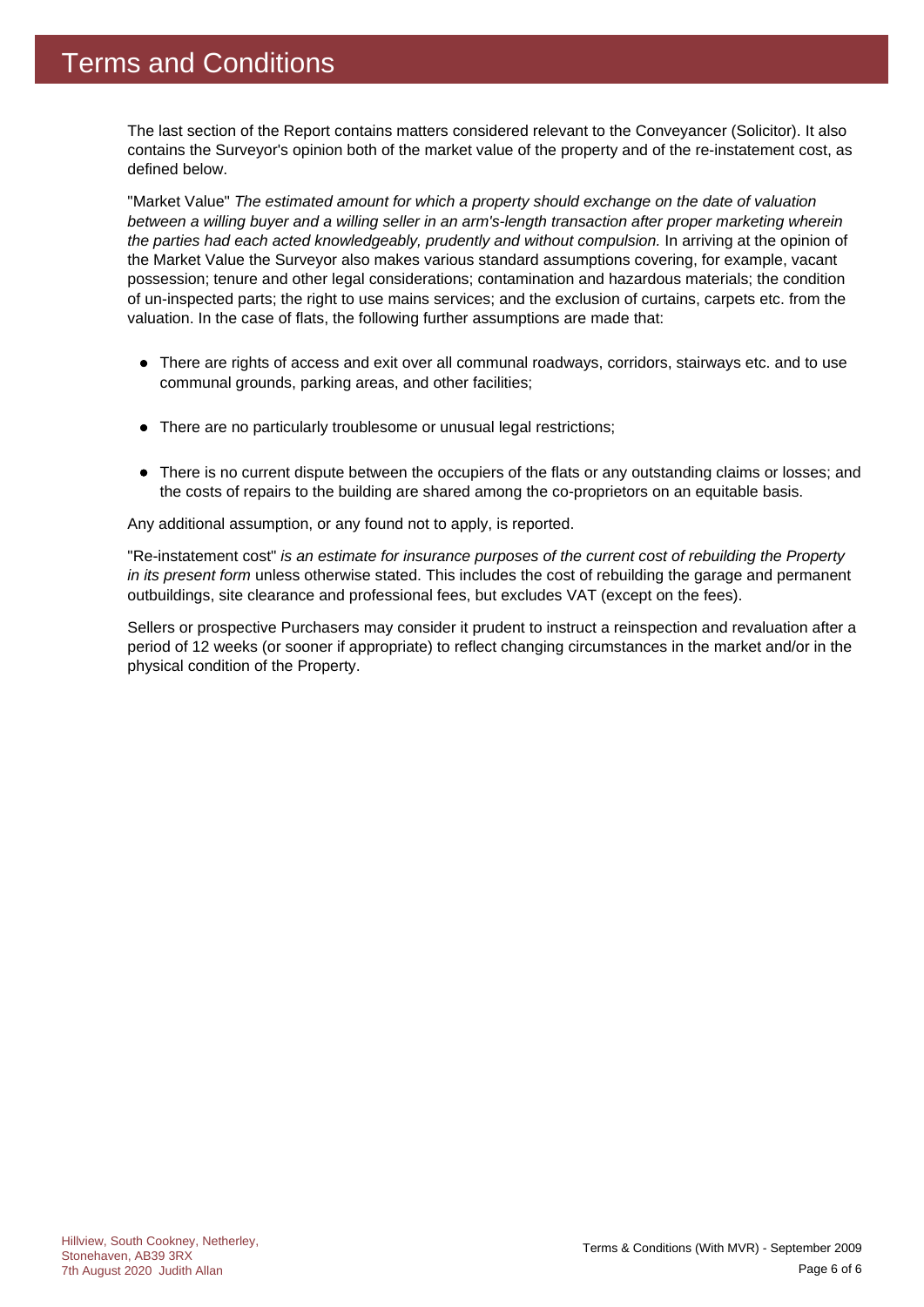#### **1. Information and scope of inspection**

This section tells you about the type, accommodation, neighbourhood, age and construction of the property. It also tells you about the extent of the inspection and highlights anything that the surveyor could not inspect.

All references to visual inspection refer to an inspection from within the property without moving any obstructions and externally from ground level within the site and adjoining public areas. Any references to left or right in a description of the exterior of the property refer to the view of someone standing facing that part of the property from the outside.

The inspection is carried out without causing damage to the building or its contents and without endangering the occupiers or the surveyor. Heavy furniture, stored items and insulation are not moved. Unless identified in the report the surveyor will assume that no harmful or hazardous materials or techniques have been used in the construction. The presence or possible consequences of any site contamination will not be researched.

Services such as TV/cable connection, internet connection, swimming pools and other leisure facilities etc. will not be inspected or reported on.

| <b>Description</b> | The subjects comprise a detached bungalow.                                                                                   |
|--------------------|------------------------------------------------------------------------------------------------------------------------------|
|                    |                                                                                                                              |
| Accommodation      | The Accommodation comprises -                                                                                                |
|                    | Ground floor: Vestibule, Hall, Living room, Kitchen with dining area,<br>3 Bedrooms, Shower room with WC. Cloakroom with WC. |

| Gross internal floor area (m <sup>2</sup> ) |  |
|---------------------------------------------|--|
|                                             |  |

| similar age and type of construction. | <b>Neighbourhood and location</b> | The property is situated in a rural area amongst properties of |
|---------------------------------------|-----------------------------------|----------------------------------------------------------------|
|---------------------------------------|-----------------------------------|----------------------------------------------------------------|

| Age | $\frac{1}{2}$ 50 years. |
|-----|-------------------------|
|     |                         |

| Weather               | It was dry at the time of the inspection.                           |
|-----------------------|---------------------------------------------------------------------|
|                       |                                                                     |
| <b>Chimney stacks</b> | Visually inspected with the aid of binoculars where<br>appropriate. |
|                       | The chimney is rendered masonry.                                    |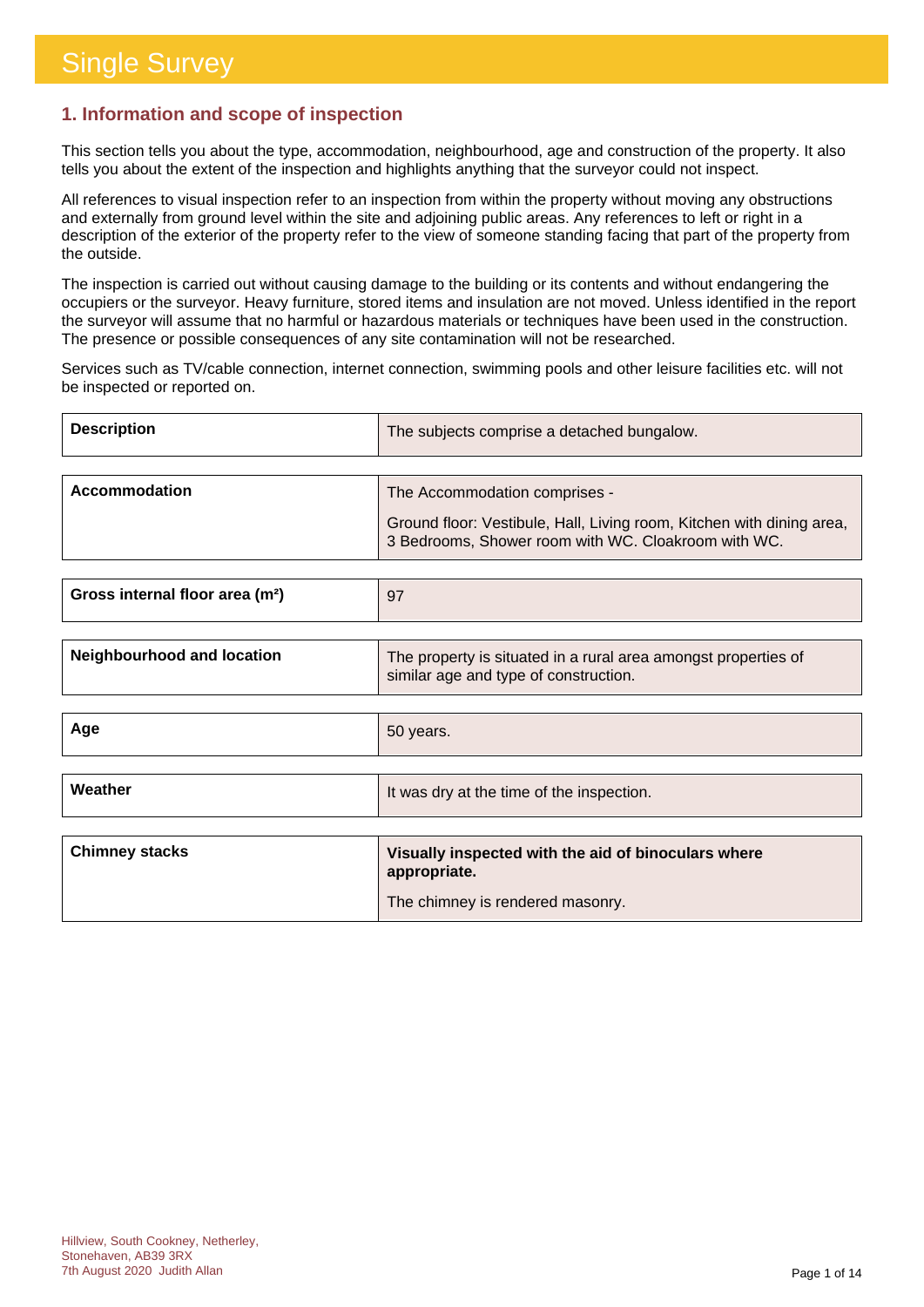| Roofing including roof space | Sloping roofs were visually inspected with the aid of<br>binoculars where appropriate.                                                                                 |
|------------------------------|------------------------------------------------------------------------------------------------------------------------------------------------------------------------|
|                              | Flat roofs were visually inspected from vantage points within<br>the property and where safe and reasonable to do so from a<br>3m ladder externally.                   |
|                              | Roof spaces were visually inspected and were entered where<br>there was safe and reasonable access, normally defined as<br>being from a 3m ladder within the property. |
|                              | If this is not possible, then physical access to the roof space<br>may be taken by other means if the Surveyor deems it safe<br>and reasonable to do so.               |
|                              | The roof is pitched, timber framed and covered with concrete<br>interlocking tiles.                                                                                    |

| <b>Rainwater fittings</b> | Visually inspected with the aid of binoculars where<br>appropriate. |
|---------------------------|---------------------------------------------------------------------|
|                           | The rainwater fittings are of upvc type.                            |

| <b>Main walls</b> | Visually inspected with the aid of binoculars where<br>appropriate.                                     |
|-------------------|---------------------------------------------------------------------------------------------------------|
|                   | Foundations and concealed parts were not exposed or<br>inspected.                                       |
|                   | The main external walls are timber framed with an outer leaf of<br>brick/blockwork rendered externally. |

| Windows, external doors and joinery | Internal and external doors were opened and closed where<br>keys were available. |
|-------------------------------------|----------------------------------------------------------------------------------|
|                                     | Random windows were opened and closed where possible.                            |
|                                     | Doors and windows were not forced open.                                          |
|                                     | The windows and external doors are of a double glazed upvc type.                 |

| <b>External decorations</b> | <b>Visually inspected.</b>                        |
|-----------------------------|---------------------------------------------------|
|                             | External surfaces are painted, where appropriate. |

| Conservatories / porches | None. |
|--------------------------|-------|
|                          |       |

| <b>Communal areas</b> | None. |
|-----------------------|-------|
|-----------------------|-------|

| Garages and permanent outbuildings | <b>Visually inspected.</b>                    |
|------------------------------------|-----------------------------------------------|
|                                    | The garage is of block and tile construction. |
|                                    |                                               |

| Outside areas and boundaries               | <b>Visually inspected.</b>                                      |
|--------------------------------------------|-----------------------------------------------------------------|
|                                            | There are garden grounds to the front and rear of the property. |
| <b>Hillview, South Cookney, Netherley,</b> |                                                                 |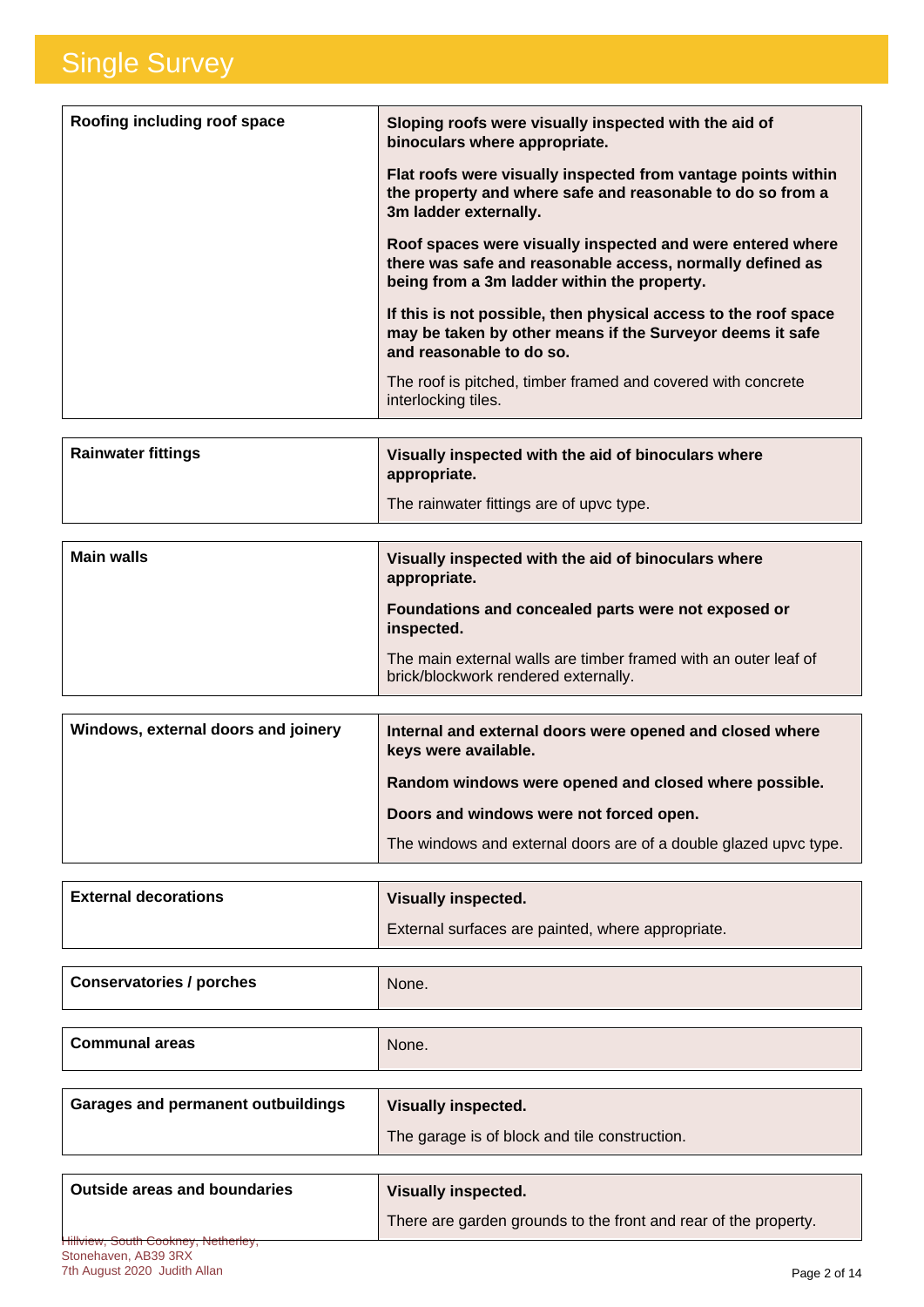| <b>Ceilings</b> | Visually inspected from floor level.                   |
|-----------------|--------------------------------------------------------|
|                 | The ceilings are plasterboard.                         |
| Internal walls  | Visually inspected from floor level.                   |
|                 |                                                        |
|                 | Using a moisture meter, walls were randomly tested for |
|                 | dampness where considered appropriate.                 |
|                 | The internal wall linings are plasterboard.            |

| <b>Floors including sub floors</b> | Surfaces of exposed floors were visually inspected. No<br>carpets or floor coverings were lifted.                                                                                                                                                          |
|------------------------------------|------------------------------------------------------------------------------------------------------------------------------------------------------------------------------------------------------------------------------------------------------------|
|                                    | Sub-floor areas were inspected only to the extent visible from<br>a readily accessible and unfixed hatch by way of an inverted<br>"head and shoulders" inspection at the access point.                                                                     |
|                                    | Physical access to the sub floor area may be taken if the<br>Surveyor deems it is safe and reasonable to do so, and<br>subject to a minimum clearance of 1m between the underside<br>of floor joists and the solum as determined from the access<br>hatch. |
|                                    | Floors are of suspended timber construction.                                                                                                                                                                                                               |

| Internal joinery and kitchen fittings | Built-in cupboards were looked into but no stored items were<br>moved.                                       |
|---------------------------------------|--------------------------------------------------------------------------------------------------------------|
|                                       | Kitchen units were visually inspected excluding appliances.                                                  |
|                                       | The internal doors are flush faced hollow core units.                                                        |
|                                       | The skirting boards and door surrounds are timber.                                                           |
|                                       | The kitchen fittings are of a contemporary design and consist of a<br>range of floor and wall mounted units. |

| <b>Chimney breasts and fireplaces</b> | <b>Visually inspected.</b>                           |
|---------------------------------------|------------------------------------------------------|
|                                       | No testing of the flues or fittings was carried out. |
|                                       | The chimney breast is plastered.                     |

| Internal decorations | <b>Visually inspected.</b>          |
|----------------------|-------------------------------------|
|                      | The walls and ceilings are painted. |
|                      | The internal joinery is painted.    |

| <b>Cellars</b> | None. |
|----------------|-------|
|                |       |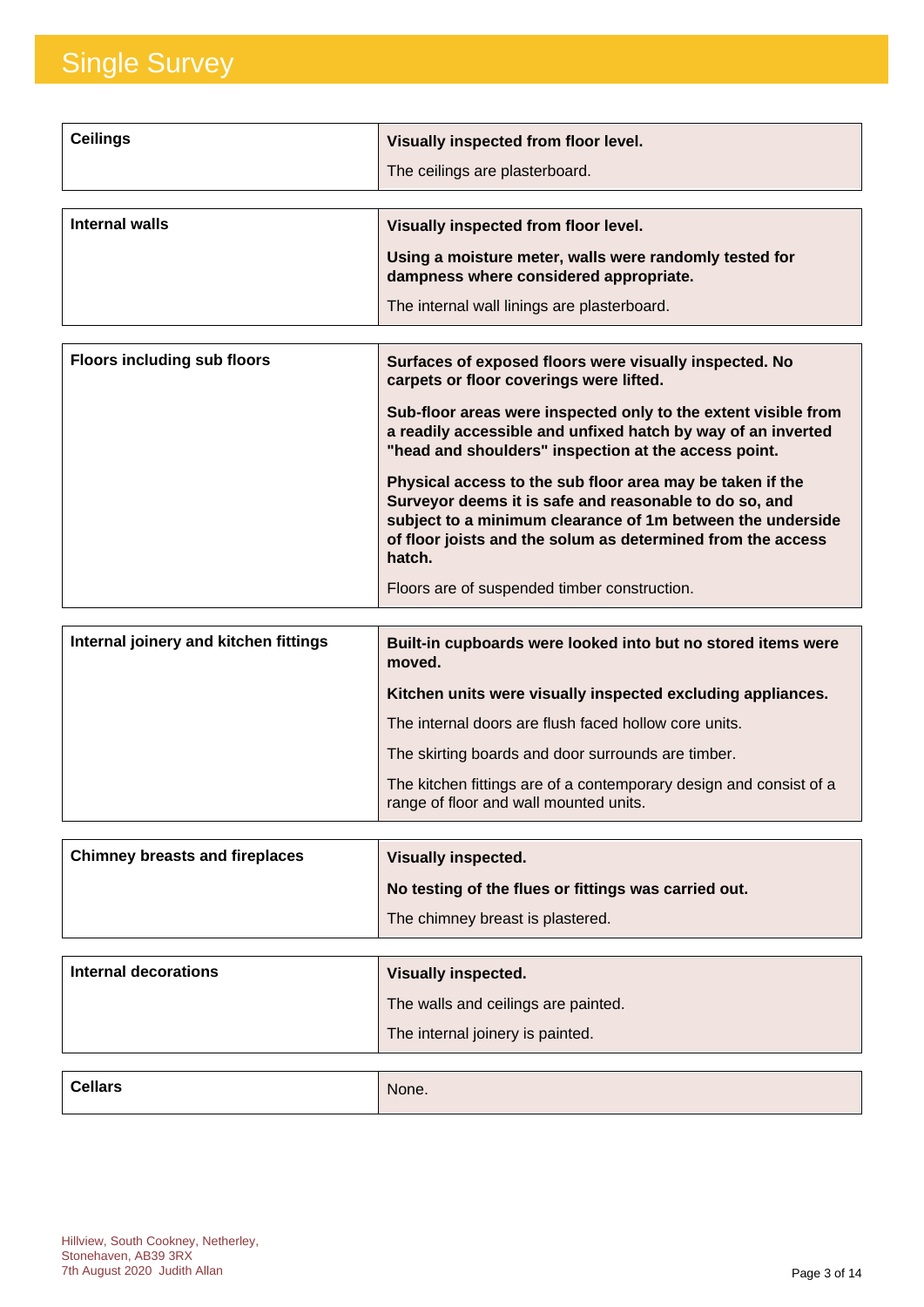| <b>Electricity</b> | Accessible parts of the wiring were visually inspected without<br>removing fittings. No tests whatsoever were carried out to the<br>system or appliances. Visual inspection does not assess any<br>services to make sure they work properly and efficiently and<br>meet modern standards. If any services are turned off, the<br>surveyor will state that in the report and will not turn them on. |
|--------------------|----------------------------------------------------------------------------------------------------------------------------------------------------------------------------------------------------------------------------------------------------------------------------------------------------------------------------------------------------------------------------------------------------|
|                    | Electricity is supplied from the mains.                                                                                                                                                                                                                                                                                                                                                            |
|                    | The meter and consumer unit are located in the vestibule<br>cupboard.                                                                                                                                                                                                                                                                                                                              |

| Gas                                | No gas.                                                                                                               |
|------------------------------------|-----------------------------------------------------------------------------------------------------------------------|
|                                    |                                                                                                                       |
| Water, plumbing, bathroom fittings | Visual inspection of the accessible pipework, water tanks,<br>cylinders and fittings without removing any insulation. |
|                                    | No tests whatsoever were carried out to the system or<br>appliances.                                                  |
|                                    | Water is supplied from the mains.                                                                                     |
|                                    | The shower room contains a shower, wash hand basin and w.c.                                                           |
|                                    | The cloakroom contains a WC and wash hand basin.                                                                      |
|                                    | The distribution pipes are a mixture of copper and pvc where<br>visible.                                              |
|                                    |                                                                                                                       |

| <b>Heating and hot water</b> | Accessible parts of the system were visually inspected apart<br>from communal systems, which were not inspected. |
|------------------------------|------------------------------------------------------------------------------------------------------------------|
|                              | No tests whatsoever were carried out to the system or<br>appliances.                                             |
|                              | The property is heated by an oil fired boiler.                                                                   |
|                              | Heating to the rooms is provided by water filled radiators.                                                      |
|                              | Hot water is stored in an insulated cylinder.                                                                    |

| <b>Drainage</b> | Drainage covers etc were not lifted.                    |
|-----------------|---------------------------------------------------------|
|                 | Neither drains nor drainage systems were tested.        |
|                 | Foul drainage is believed to be taken to a septic tank. |

| Fire, smoke and burglar alarms | Visually inspected.                                                  |
|--------------------------------|----------------------------------------------------------------------|
|                                | No tests whatsoever were carried out to the system or<br>appliances. |
|                                | The property has smoke detectors.                                    |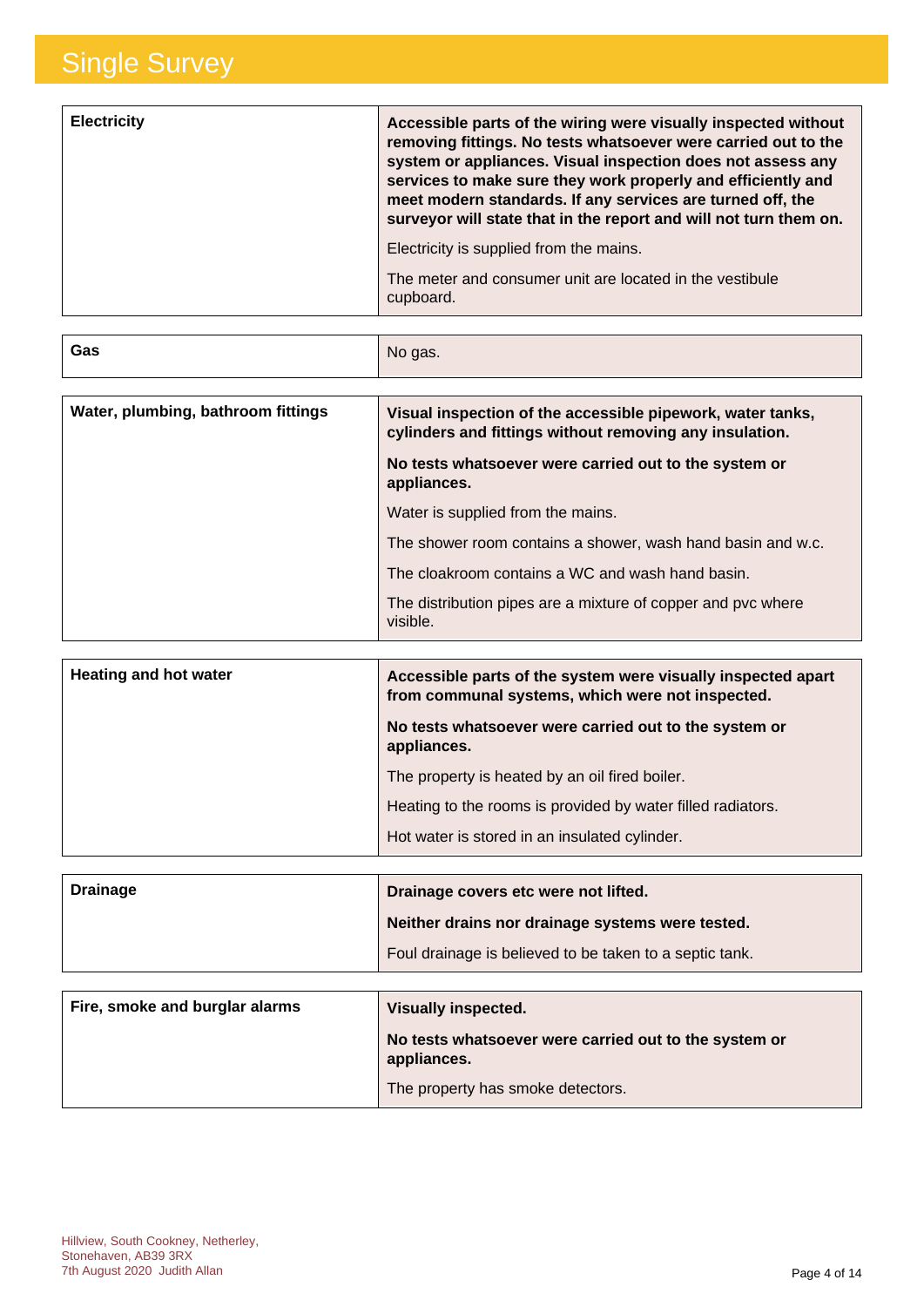| Any additional limits to inspection | For flats / maisonettes                                                                                                                                                                                                                                                                                                                                                                                   |
|-------------------------------------|-----------------------------------------------------------------------------------------------------------------------------------------------------------------------------------------------------------------------------------------------------------------------------------------------------------------------------------------------------------------------------------------------------------|
|                                     | Only the subject flat and internal communal areas giving<br>access to the flat were inspected.                                                                                                                                                                                                                                                                                                            |
|                                     | If the roof space or under-building / basement is communal,<br>reasonable and safe access is not always possible. If no<br>inspection was possible, this will be stated. If no inspection<br>was possible, the surveyor will assume that there are no<br>defects that will have a material effect on the valuation.                                                                                       |
|                                     | The building containing the flat, including any external<br>communal areas, was visually inspected only to the extent<br>that the surveyor is able to give an opinion on the general<br>condition and standard of maintenance.                                                                                                                                                                            |
|                                     | The property was inspected within the limits imposed by occupation<br>which included, throughout, closely nailed and fixed fitted<br>carpeting, floor coverings, stored items, furnishings etc. The<br>owner's personal belongings were not removed from cupboards.                                                                                                                                       |
|                                     | This report does not constitute a full and detailed description of the<br>property and a structural investigation was not carried out. No<br>inspection was undertaken of woodwork or other parts of the<br>structure which are covered, unexposed or otherwise inaccessible<br>and as a result no guarantee can be given that such parts of the<br>structure are free from rot, beetle or other defects. |
|                                     | The external building fabric has been inspected from ground level<br>only from the subjects grounds and where possible from adjoining<br>public property. Exposure work has not been carried out.                                                                                                                                                                                                         |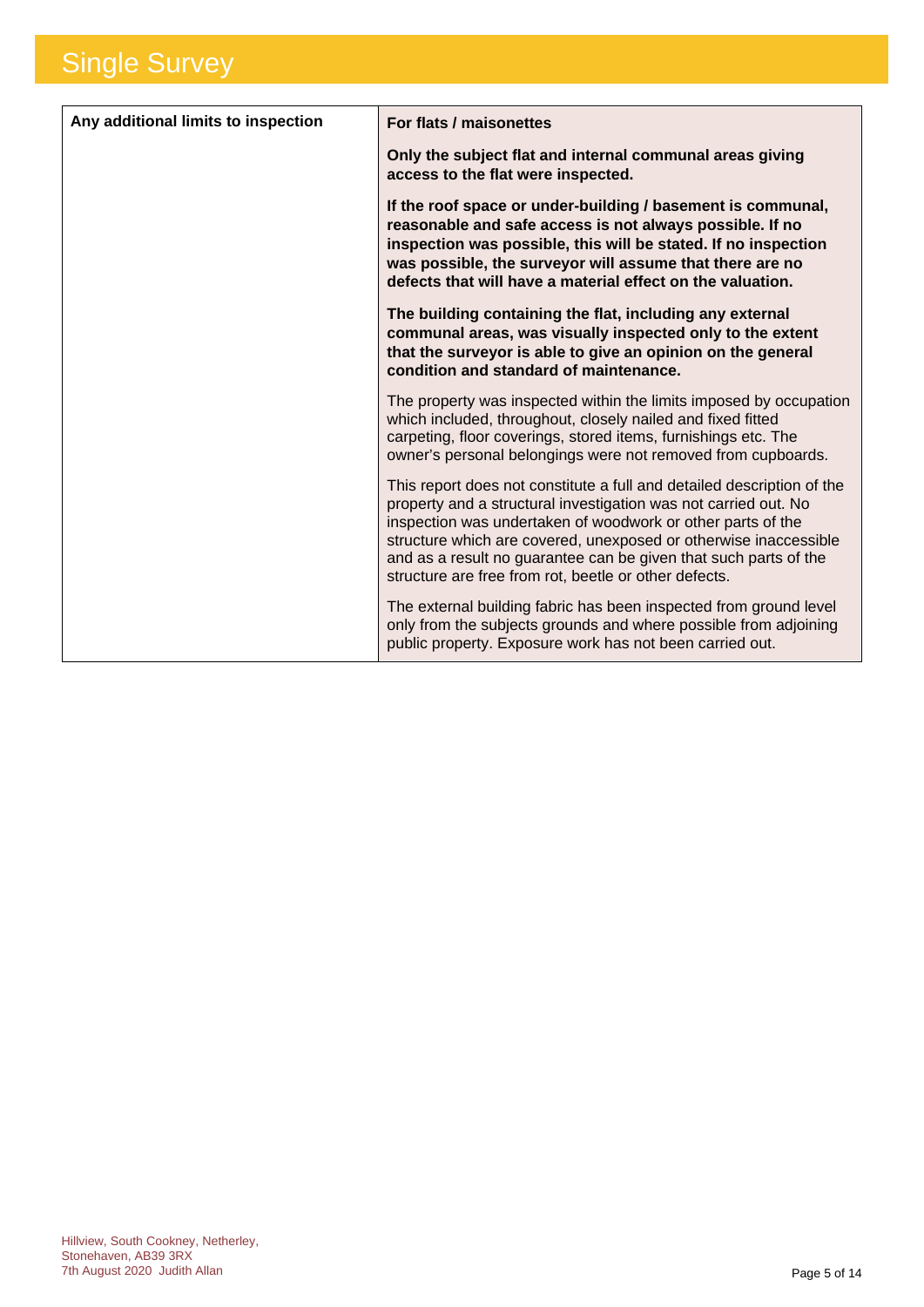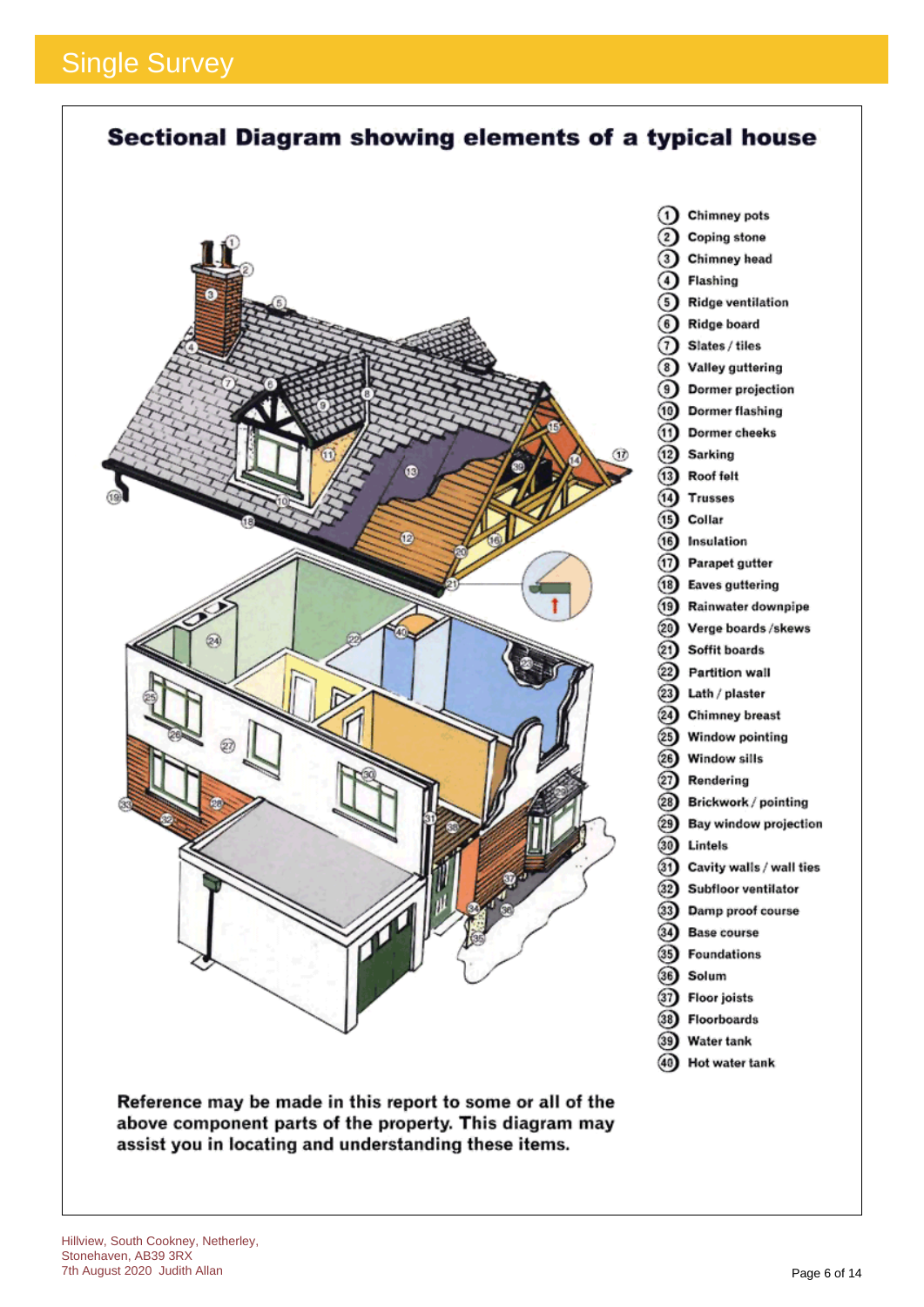#### **2. Condition**

This section identifies problems and tells you about the urgency of any repairs by using one of the following three categories:

| <b>Category 3</b>                                                                                                                                                                                                       | <b>Category 2</b>                                                                         | <b>Category 1</b>                           |
|-------------------------------------------------------------------------------------------------------------------------------------------------------------------------------------------------------------------------|-------------------------------------------------------------------------------------------|---------------------------------------------|
| Urgent repairs or replacement are<br>needed now. Failure to deal with<br>them may cause problems to other<br>parts of the property or cause a<br>safety hazard. Estimates for repairs<br>or replacement are needed now. | Repairs or replacement requiring<br>future attention, but estimates are<br>still advised. | No immediate action or repair is<br>needed. |

| <b>Structural movement</b> |                                                                                           |
|----------------------------|-------------------------------------------------------------------------------------------|
| <b>Repair category</b>     |                                                                                           |
| <b>Notes</b>               | No obvious significant structural movement noted, on the basis of a single<br>inspection. |

| Dampness, rot and infestation |                                                                                                                                                                                                                                                                                                                                                      |
|-------------------------------|------------------------------------------------------------------------------------------------------------------------------------------------------------------------------------------------------------------------------------------------------------------------------------------------------------------------------------------------------|
| <b>Repair category</b>        |                                                                                                                                                                                                                                                                                                                                                      |
| <b>Notes</b>                  | An electronic moisture meter was used to measure levels of dampness, at<br>random locations, to lower wall surfaces and floors, where accessible and without<br>moving furniture or lifting floor coverings, if present. No obvious significant<br>dampness, timber decay or infestation noted, within the limitations imposed on<br>the inspection. |

| Chimney stacks         |                                                                                               |
|------------------------|-----------------------------------------------------------------------------------------------|
| <b>Repair category</b> |                                                                                               |
| <b>Notes</b>           | From a ground level inspection, no obvious significant defects were noted to<br>chimneyheads. |

| Roofing including roof space |                                                                                                                                                                                                                                                                                                                                                                                                          |
|------------------------------|----------------------------------------------------------------------------------------------------------------------------------------------------------------------------------------------------------------------------------------------------------------------------------------------------------------------------------------------------------------------------------------------------------|
| <b>Repair category</b>       |                                                                                                                                                                                                                                                                                                                                                                                                          |
| <b>Notes</b>                 | The manufacturers of concrete roof tiles expect that a roof tile will normally last for<br>approximately 50 years. This should be taken into consideration having regard to<br>the age of this property.<br>There is a light build up of moss growth on the roof covering which restricted our<br>inspection of the roof surface. Moss growth may foreshorten the anticipated life of<br>roof coverings. |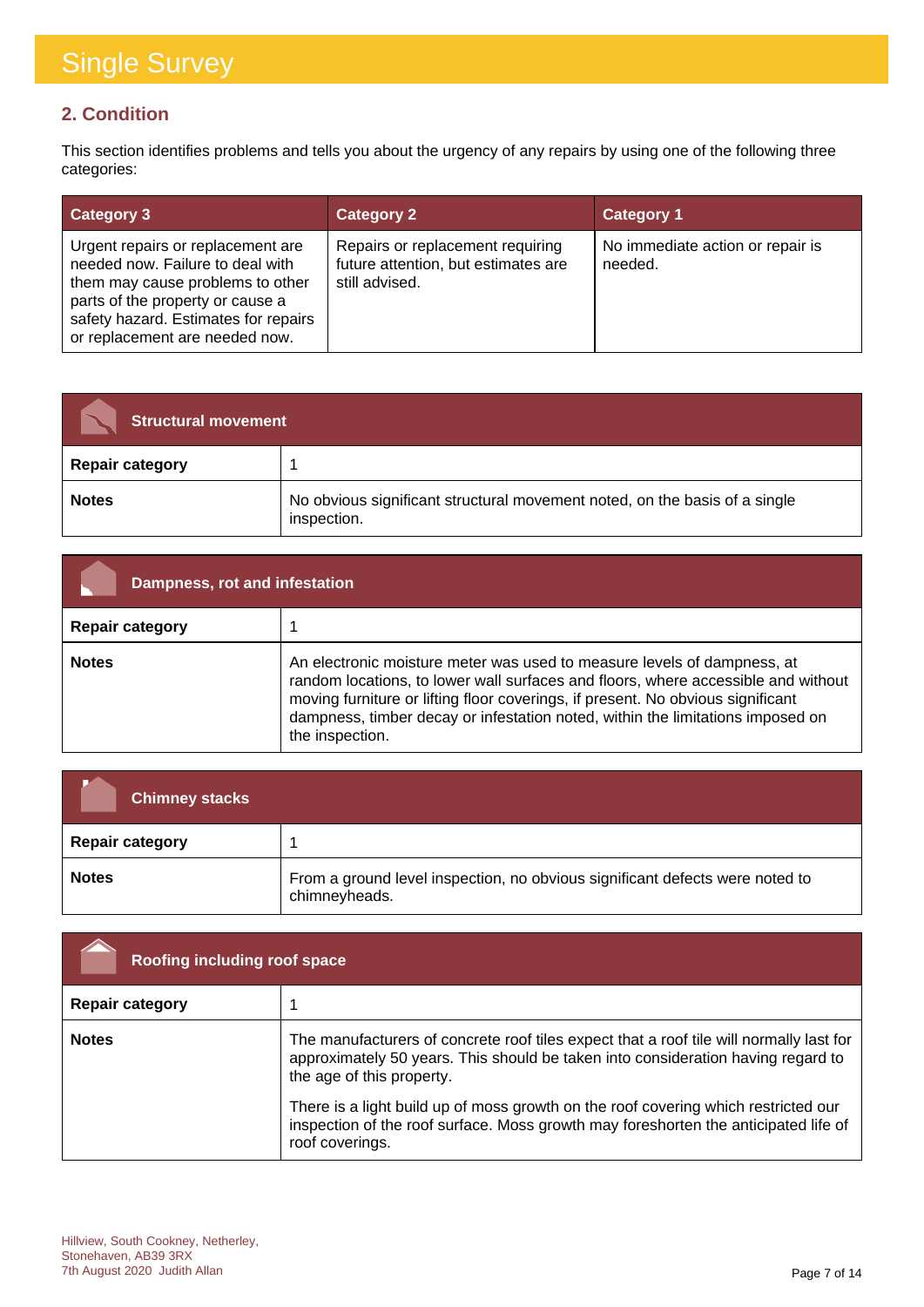| <b>Rainwater fittings</b> |                                                                                                                                                                                                                                                           |
|---------------------------|-----------------------------------------------------------------------------------------------------------------------------------------------------------------------------------------------------------------------------------------------------------|
| <b>Repair category</b>    |                                                                                                                                                                                                                                                           |
| <b>Notes</b>              | No significant disrepair was noted to rainwater goods. It will however be<br>appreciated that the inspection was carried out during dry weather conditions.<br>Sometimes defects in rainwater goods are only apparent during, or after heavy<br>rainfall. |

| <b>Main walls</b>      |                                                                        |
|------------------------|------------------------------------------------------------------------|
| <b>Repair category</b> |                                                                        |
| <b>Notes</b>           | No obvious significant defects were noted to accessible wall surfaces. |

| Windows, external doors and joinery |                                                                                  |
|-------------------------------------|----------------------------------------------------------------------------------|
| <b>Repair category</b>              |                                                                                  |
| <b>Notes</b>                        | No obvious significant defects were noted to windows, doors or external joinery. |

| <b>External decorations</b> |                                       |
|-----------------------------|---------------------------------------|
| <b>Repair category</b>      |                                       |
| <b>Notes</b>                | No obvious significant defects noted. |

| 画<br><b>Conservatories/porches</b> |                          |
|------------------------------------|--------------------------|
| <b>Repair category</b>             | $\overline{\phantom{0}}$ |
| <b>Notes</b>                       | Not applicable.          |

| Communal areas<br><b>LARES</b> |                 |
|--------------------------------|-----------------|
| <b>Repair category</b>         | ۰               |
| <b>Notes</b>                   | Not applicable. |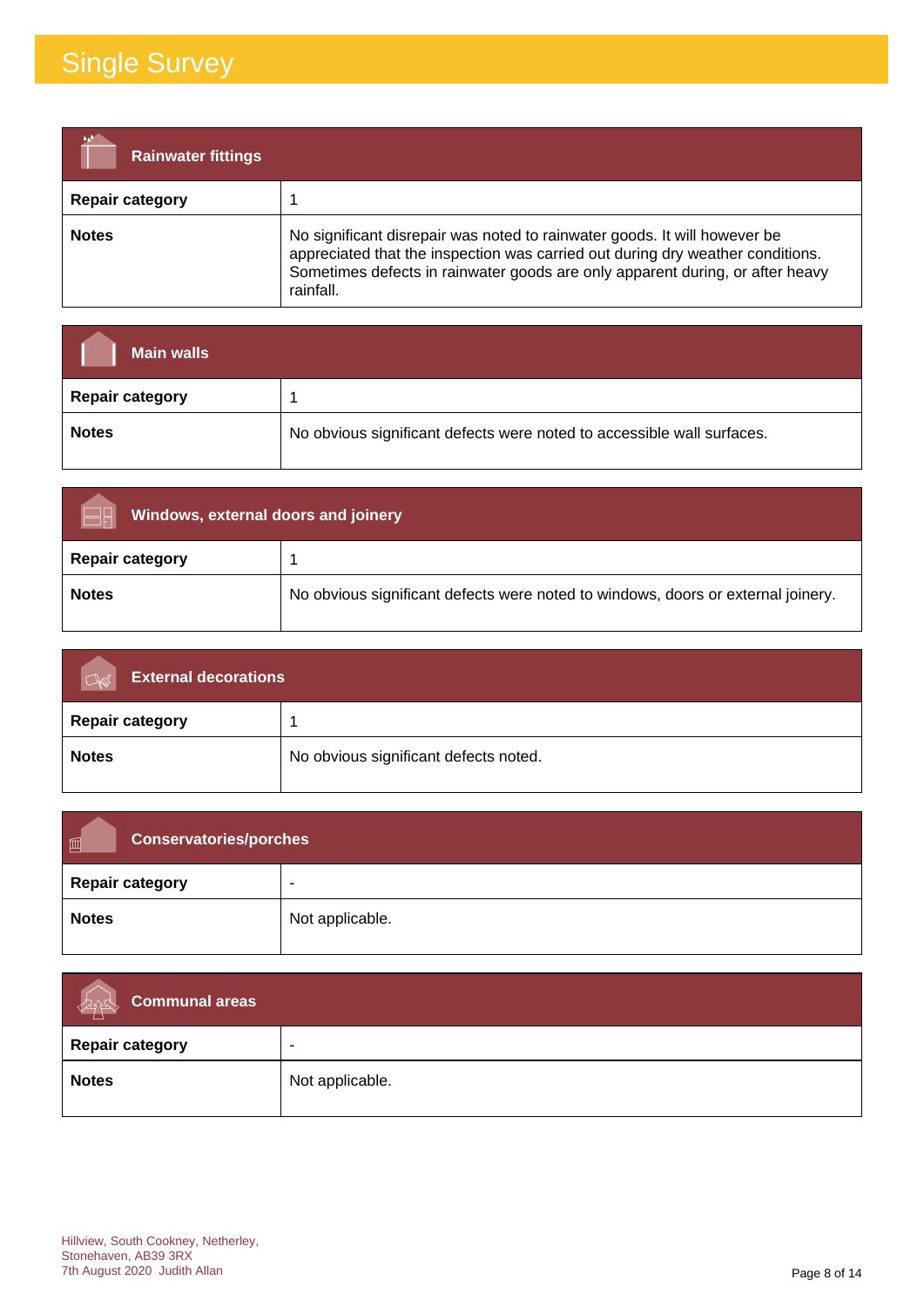| <b>Garages and permanent outbuildings</b> |                                                     |
|-------------------------------------------|-----------------------------------------------------|
| <b>Repair category</b>                    |                                                     |
| <b>Notes</b>                              | No obvious significant defects noted to the garage. |

| Outside areas and boundaries |                                                              |
|------------------------------|--------------------------------------------------------------|
| <b>Repair category</b>       |                                                              |
| <b>Notes</b>                 | The retaining walls in the rear garden are leaning slightly. |

| <b>Ceilings</b>        |                                                                |
|------------------------|----------------------------------------------------------------|
| <b>Repair category</b> |                                                                |
| <b>Notes</b>           | No obvious significant defects were noted to ceiling surfaces. |

| Internal walls         |                                                                  |
|------------------------|------------------------------------------------------------------|
| <b>Repair category</b> |                                                                  |
| <b>Notes</b>           | No obvious significant defects were noted to the internal walls. |

| <b>Floors including sub-floors</b> |                                                                                                                           |
|------------------------------------|---------------------------------------------------------------------------------------------------------------------------|
| <b>Repair category</b>             |                                                                                                                           |
| <b>Notes</b>                       | No obvious significant defects were noted to flooring, within the limitations<br>imposed by fully fitted floor coverings. |

| Internal joinery and kitchen fittings<br>man |                                                                                    |
|----------------------------------------------|------------------------------------------------------------------------------------|
| <b>Repair category</b>                       |                                                                                    |
| <b>Notes</b>                                 | No obvious significant defects were noted to internal joinery or kitchen fittings. |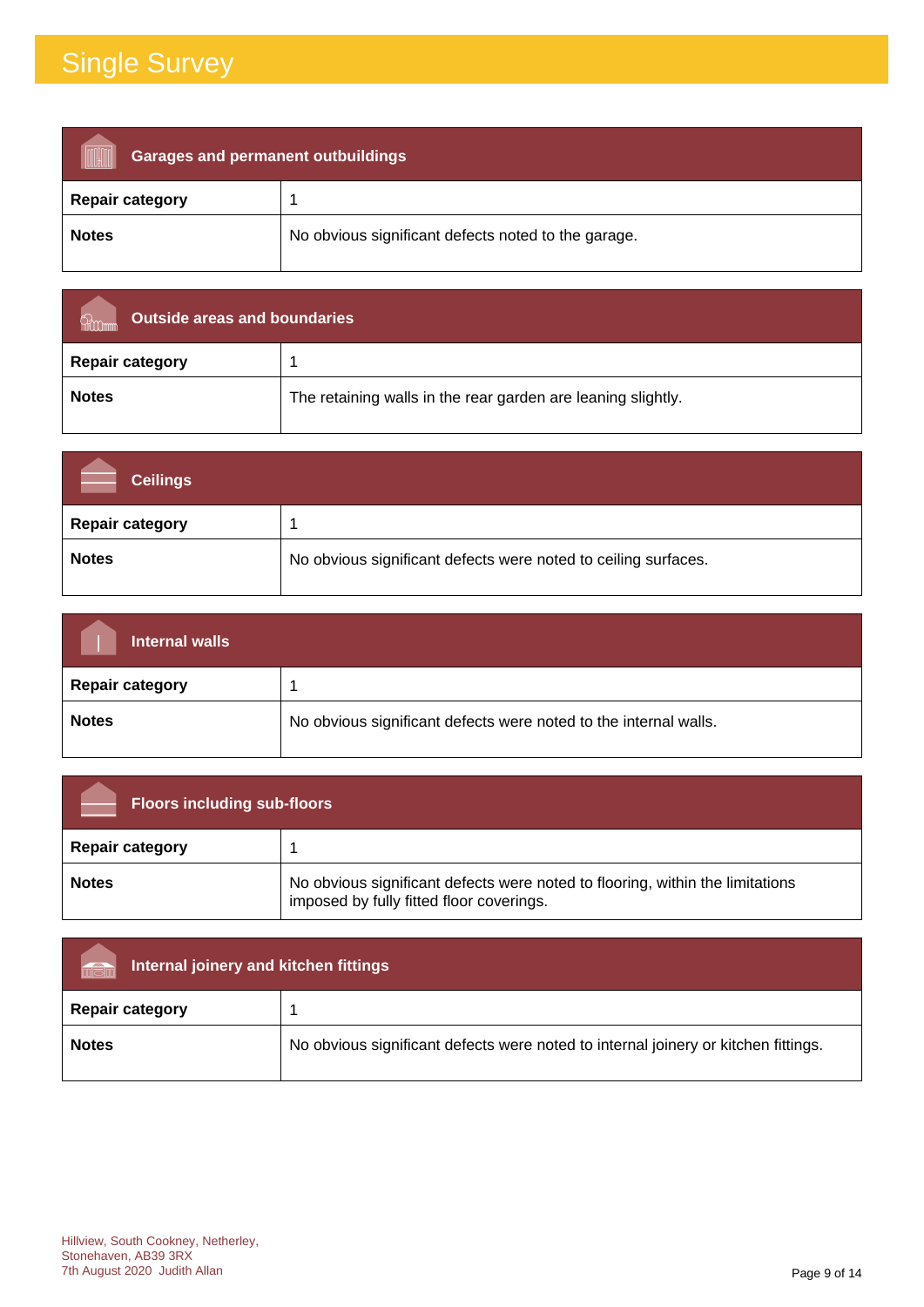| <b>Chimney breasts and fireplaces</b><br>$\overline{\blacksquare}$ |                                                                                 |  |
|--------------------------------------------------------------------|---------------------------------------------------------------------------------|--|
| <b>Repair category</b>                                             |                                                                                 |  |
| <b>Notes</b>                                                       | No obvious significant defects were noted to the chimney breasts or fireplaces. |  |

| <b>Internal decorations</b><br>$\overline{\smash{\sim}}$ |                                                                       |
|----------------------------------------------------------|-----------------------------------------------------------------------|
| <b>Repair category</b>                                   |                                                                       |
| <b>Notes</b>                                             | No obvious significant defects were noted to the internal decoration. |

| <b>Cellars</b><br>$\overline{\mathbb{R}}$ |                          |
|-------------------------------------------|--------------------------|
| <b>Repair category</b>                    | $\overline{\phantom{a}}$ |
| <b>Notes</b>                              | Not applicable.          |

| <b>Electricity</b>     |                                                                                                                                                                                                                                                                                                                                                                                                                                                                                                       |
|------------------------|-------------------------------------------------------------------------------------------------------------------------------------------------------------------------------------------------------------------------------------------------------------------------------------------------------------------------------------------------------------------------------------------------------------------------------------------------------------------------------------------------------|
| <b>Repair category</b> | 2                                                                                                                                                                                                                                                                                                                                                                                                                                                                                                     |
| <b>Notes</b>           | It is likely that only the most recently rewired properties will have electrical<br>installations that fully comply with current regulations. The installation in this<br>property appears relatively modern but there is no evidence of a recent test.<br>It is recommended good practice that all electrical installations should be checked<br>periodically, approximately every ten years or when a property changes hands.<br>This should be regarded as a routine safety and maintenance check. |

| Gas                    |                          |
|------------------------|--------------------------|
| <b>Repair category</b> | $\overline{\phantom{a}}$ |
| <b>Notes</b>           | Not applicable.          |

| Water, plumbing and bathroom fittings<br>ъ. |                                                                                   |  |
|---------------------------------------------|-----------------------------------------------------------------------------------|--|
| <b>Repair category</b>                      |                                                                                   |  |
| <b>Notes</b>                                | No obvious significant defects noted to accessible plumbing or sanitary fittings. |  |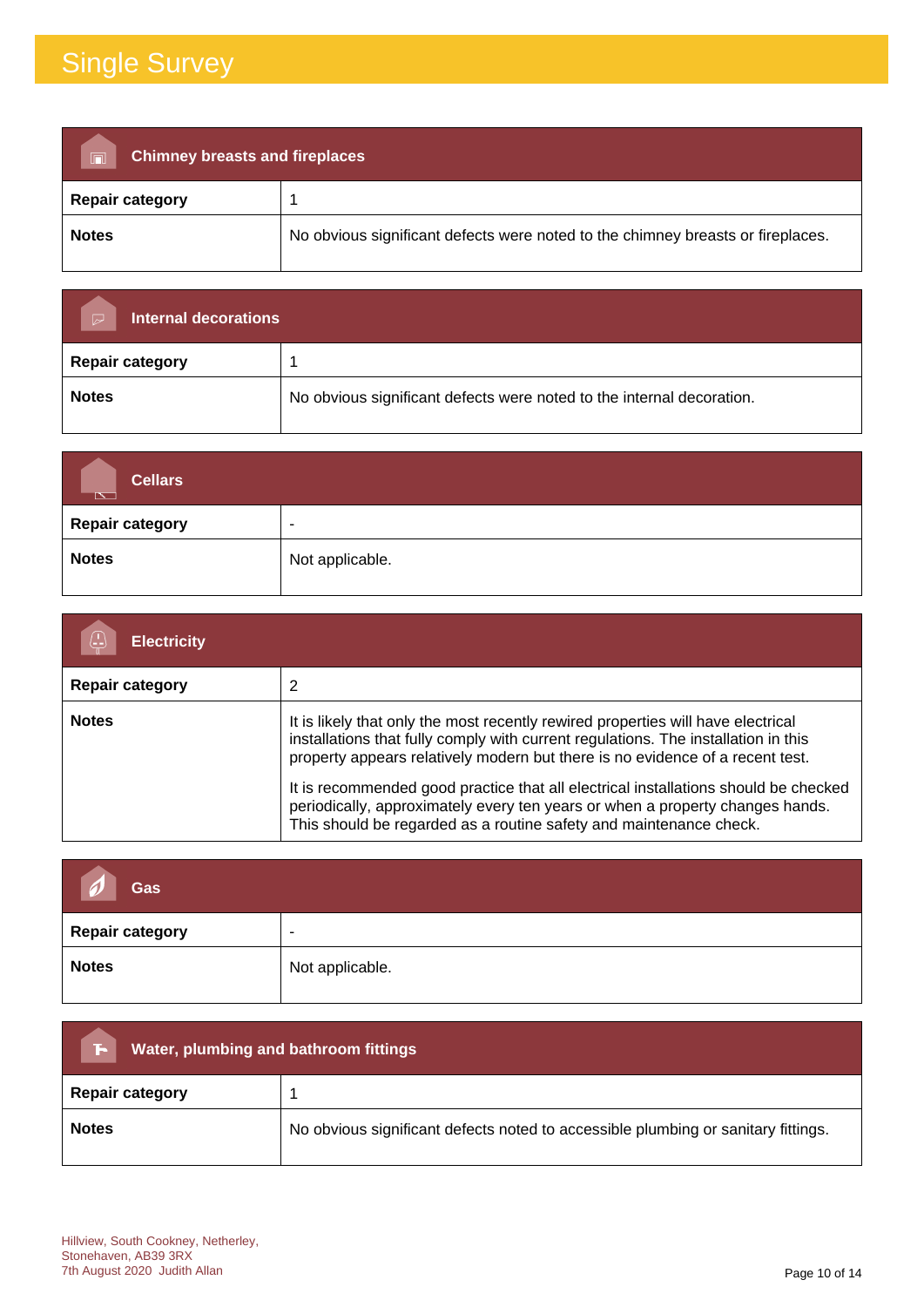| [IIIIII]<br><b>Heating and hot water</b> |                                                                                                                                                                                                                                                                                                                               |
|------------------------------------------|-------------------------------------------------------------------------------------------------------------------------------------------------------------------------------------------------------------------------------------------------------------------------------------------------------------------------------|
| <b>Repair category</b>                   |                                                                                                                                                                                                                                                                                                                               |
| <b>Notes</b>                             | It is recommended good practice that heating systems are serviced on an annual<br>basis by an appropriately qualified person. The system's service history should<br>be checked by referring to the service records. If there is no record of a recent<br>service, it should be checked by an appropriately qualified person. |

| Drainage               |                                                                                                                                                                                                                                                                                                                                                           |
|------------------------|-----------------------------------------------------------------------------------------------------------------------------------------------------------------------------------------------------------------------------------------------------------------------------------------------------------------------------------------------------------|
| <b>Repair category</b> |                                                                                                                                                                                                                                                                                                                                                           |
| <b>Notes</b>           | It is understood that drainage is to a septic tank. The valuation reported assumes<br>that the septic tank is for the sole use of the subjects under report, that it has<br>been registered with and is fully compliant with all requirements of the Scottish<br>Environmental Protection Agency (SEPA), both with regard to the tank and its<br>outfall. |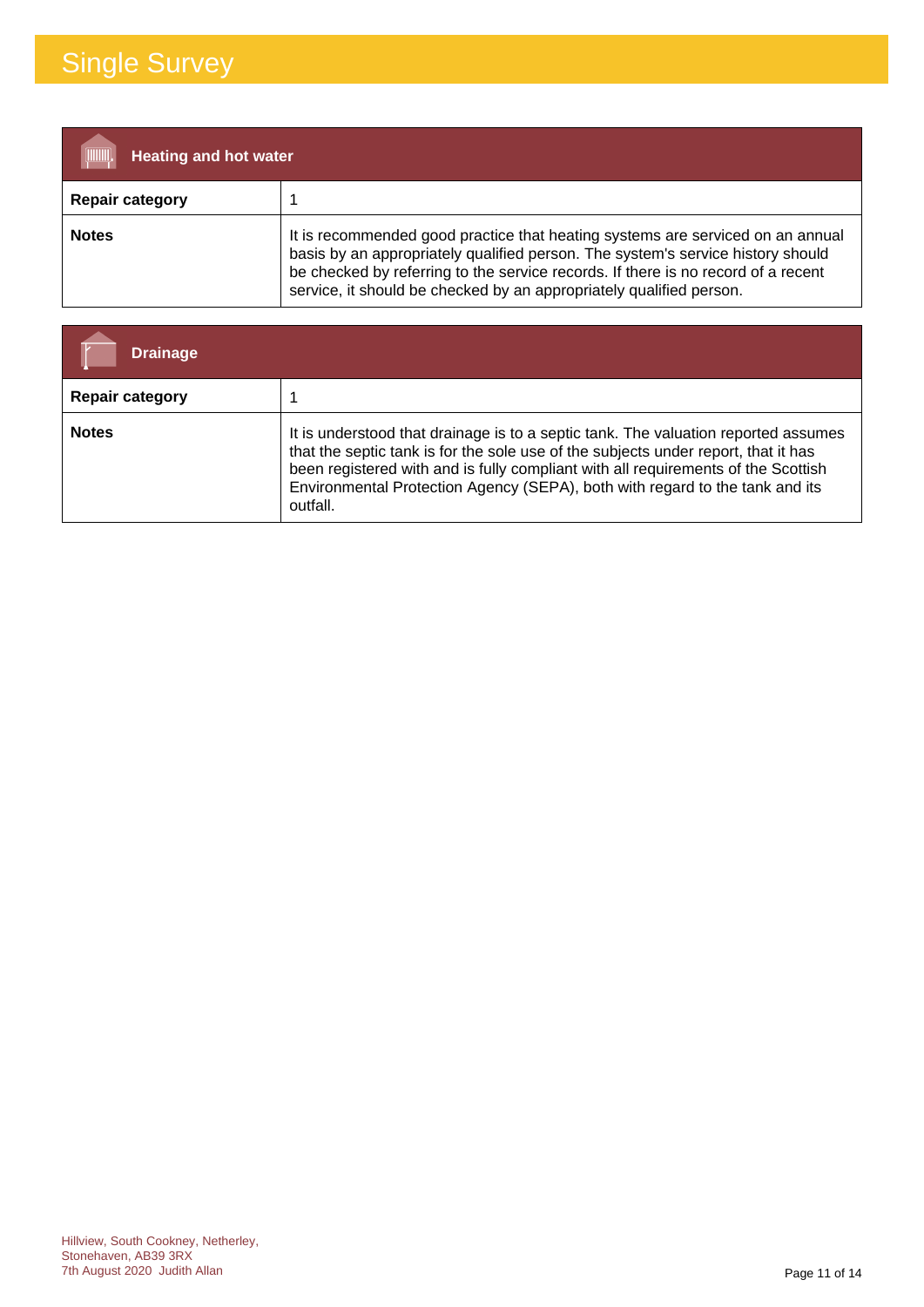Set out below is a summary of the condition of the property which is provided for reference only. You should refer to the previous comments for detailed information.

| Structural movement                   | 1 |
|---------------------------------------|---|
| Dampness, rot and infestation         | 1 |
| Chimney stacks                        | 1 |
| Roofing including roof space          | 1 |
| Rainwater fittings                    | 1 |
| Main walls                            | 1 |
| Windows, external doors and joinery   | 1 |
| <b>External decorations</b>           | 1 |
| Conservatories/porches                |   |
| Communal areas                        |   |
| Garages and permanent outbuildings    | 1 |
| Outside areas and boundaries          | 1 |
| Ceilings                              | 1 |
| Internal walls                        | 1 |
| Floors including sub-floors           | 1 |
| Internal joinery and kitchen fittings | 1 |
| Chimney breasts and fireplaces        | 1 |
| Internal decorations                  | 1 |
| Cellars                               |   |
| Electricity                           | 2 |
| Gas                                   | ٠ |
| Water, plumbing and bathroom fittings | 1 |
| Heating and hot water                 | 1 |
| Drainage                              | 1 |

#### **Category 3**

Urgent repairs or replacement are needed now. Failure to deal with them may cause problems to other parts of the property or cause a safety hazard. Estimates for repairs or replacement are needed now.

#### **Category 2**

Repairs or replacement requiring future attention, but estimates are still advised.

#### **Category 1**

No immediate action or repair is needed.

#### **Remember**

The cost of repairs may influence the amount someone is prepared to pay for the property. We recommend that relevant estimates and reports are obtained in your own name.

#### **Warning**

If left unattended, even for a relatively short period, Category 2 repairs can rapidly develop into more serious Category 3 repairs. The existence of Category 2 or Category 3 repairs may have an adverse effect on marketability, value and the sale price ultimately achieved for the property. This is particularly true during slow market conditions where the effect can be considerable.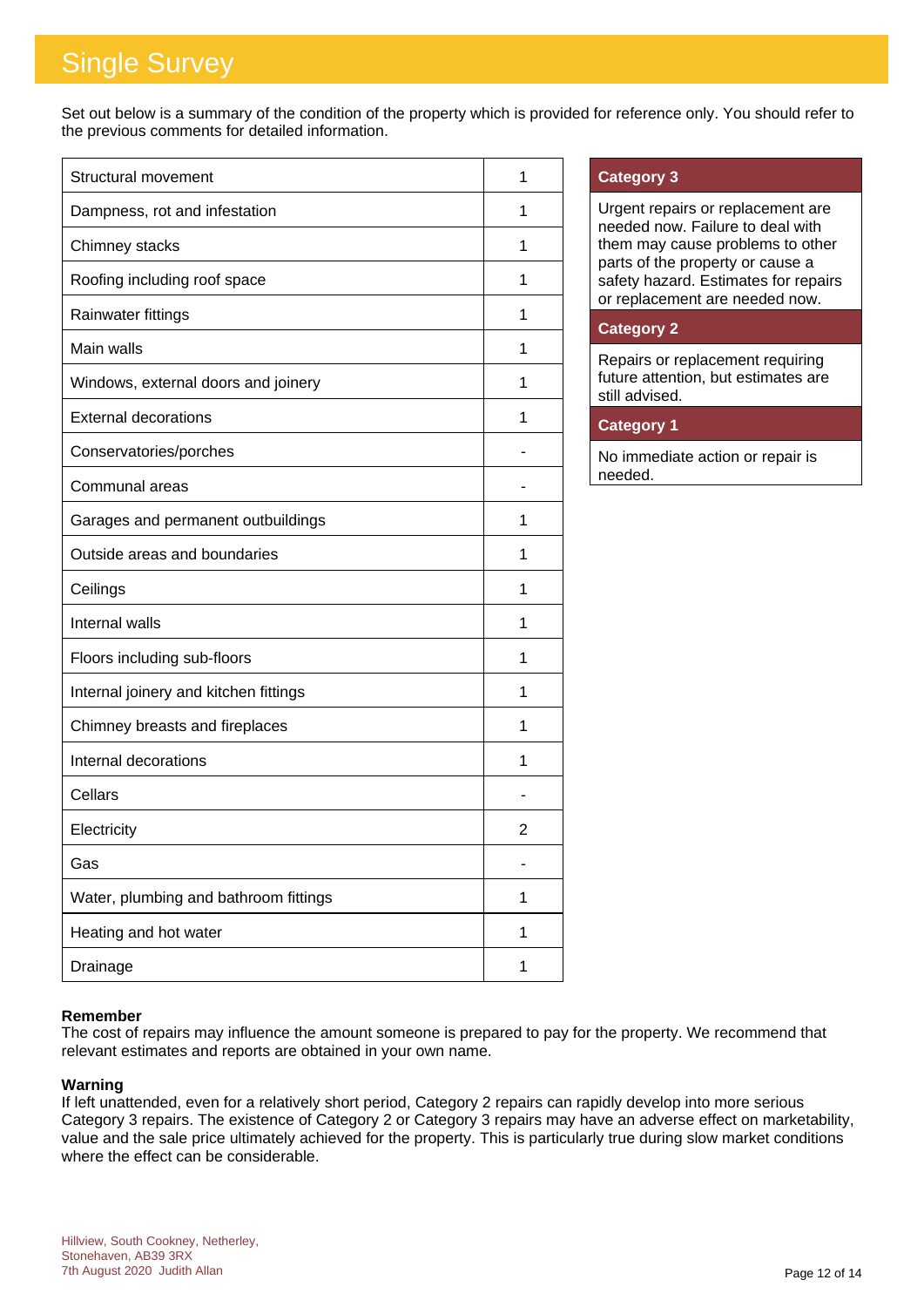#### **3. Accessibility information**

#### **Guidance notes on accessibility information**

*Three steps or fewer to a main entrance door of the property:*

In flatted developments the 'main entrance' would be the flat's own entrance door, not the external door to the communal stair. The 'three steps or fewer' are counted from external ground level to the flat's entrance door. Where a lift is present, the count is based on the number of steps climbed when using the lift.

#### *Unrestricted parking within 25 metres:*

For this purpose, 'Unrestricted parking' includes parking available by means of a parking permit. Restricted parking includes parking that is subject to parking restrictions, as indicated by the presence of solid yellow, red or white lines at the edge of the road or by a parking control sign, parking meters or other coin-operated machines.

| 1. Which floor(s) is the living accommodation on?                                      | Ground floor             |
|----------------------------------------------------------------------------------------|--------------------------|
| 2. Are there three steps or fewer to a main entrance door of the property?             | $No$ $X$<br>Yes          |
| 3. Is there a lift to the main entrance door of the property?                          | $N_0$ $X$<br>Yes         |
| 4. Are all door openings greater than 750mm?                                           | $No$ $X$<br>Yes          |
| 5. Is there a toilet on the same level as the living room and kitchen?                 | Yes $\mathsf{X}$<br>No l |
| 6. Is there a toilet on the same level as a bedroom?                                   | Yes $\mathsf{X}$<br>No.  |
| 7. Are all rooms on the same level with no internal steps or stairs?                   | Yes $\mathsf{X}$<br>No   |
| 8. Is there unrestricted parking within 25 metres of an entrance door to the building? | Yes $\mathsf{X}$<br>No.  |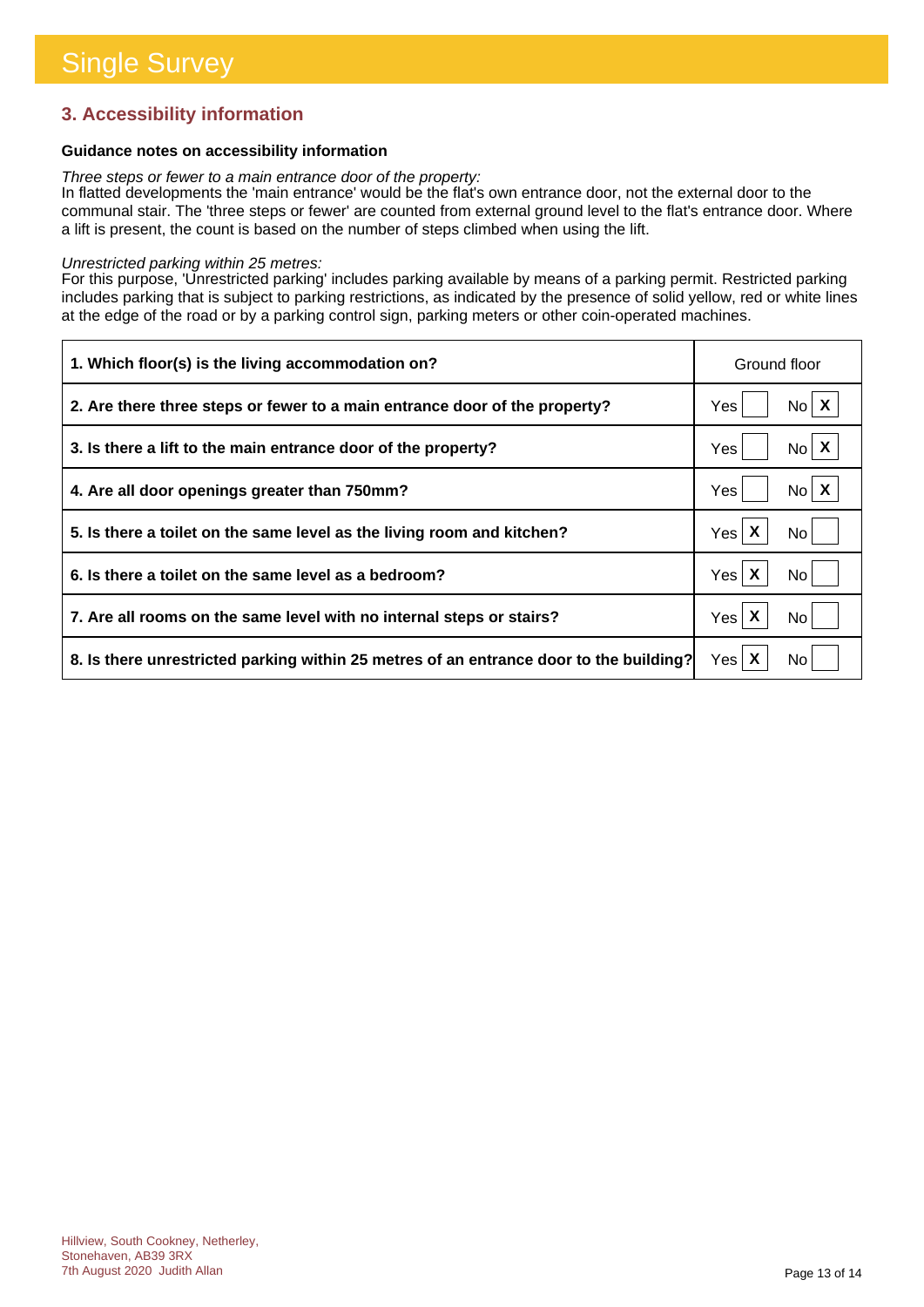#### **4. Valuation and conveyancer issues**

This section highlights information that should be checked with a solicitor or licensed conveyancer. It also gives an opinion of market value and an estimated reinstatement cost for insurance purposes.

#### **Matters for a solicitor or licensed conveyancer**

The tenure is understood to be Outright Ownership.

The property has been altered by the construction of the garage. Checks should be made to ensure all necessary Local Authority approvals have been obtained together with completion certificates.

**Estimated reinstatement cost for insurance purposes**

£230,000 (Two hundred and thirty thousand pounds).

#### **Valuation and market comments**

We are of the opinion that the current open market value of the property, in the condition found at the time of our inspection, and assuming full vacant possession on 07 Aug 2020 can be fairly stated in the sum of:

£300,000 (Three hundred thousand pounds sterling).

The property market activity has been impacted due to the current response to Covid-19. This has resulted in an unprecedented set of circumstances on which to make a valuation judgement. The advice is therefore reported on the basis of "material valuation uncertainty" as per the RICS Red Book Global definition. Consequently, less certainty can be attached to the valuation than would otherwise be the case. It is recommended that the valuation of this property is kept under frequent review as more market evidence becomes available.

| Signed | Security Print Code [517609 = 5009]O |
|--------|--------------------------------------|
|        | <b>Electronically signed</b>         |

| Report author | Kenneth J Silver |
|---------------|------------------|
|               |                  |

| <b>Company name</b> | Harvey Donaldson And Gibson |
|---------------------|-----------------------------|
|                     |                             |

| Address | 23 Rubislaw Den North, Aberdeen, AB15 4AL |
|---------|-------------------------------------------|
|         |                                           |

| Date of report | 7th August 2020 |
|----------------|-----------------|
|                |                 |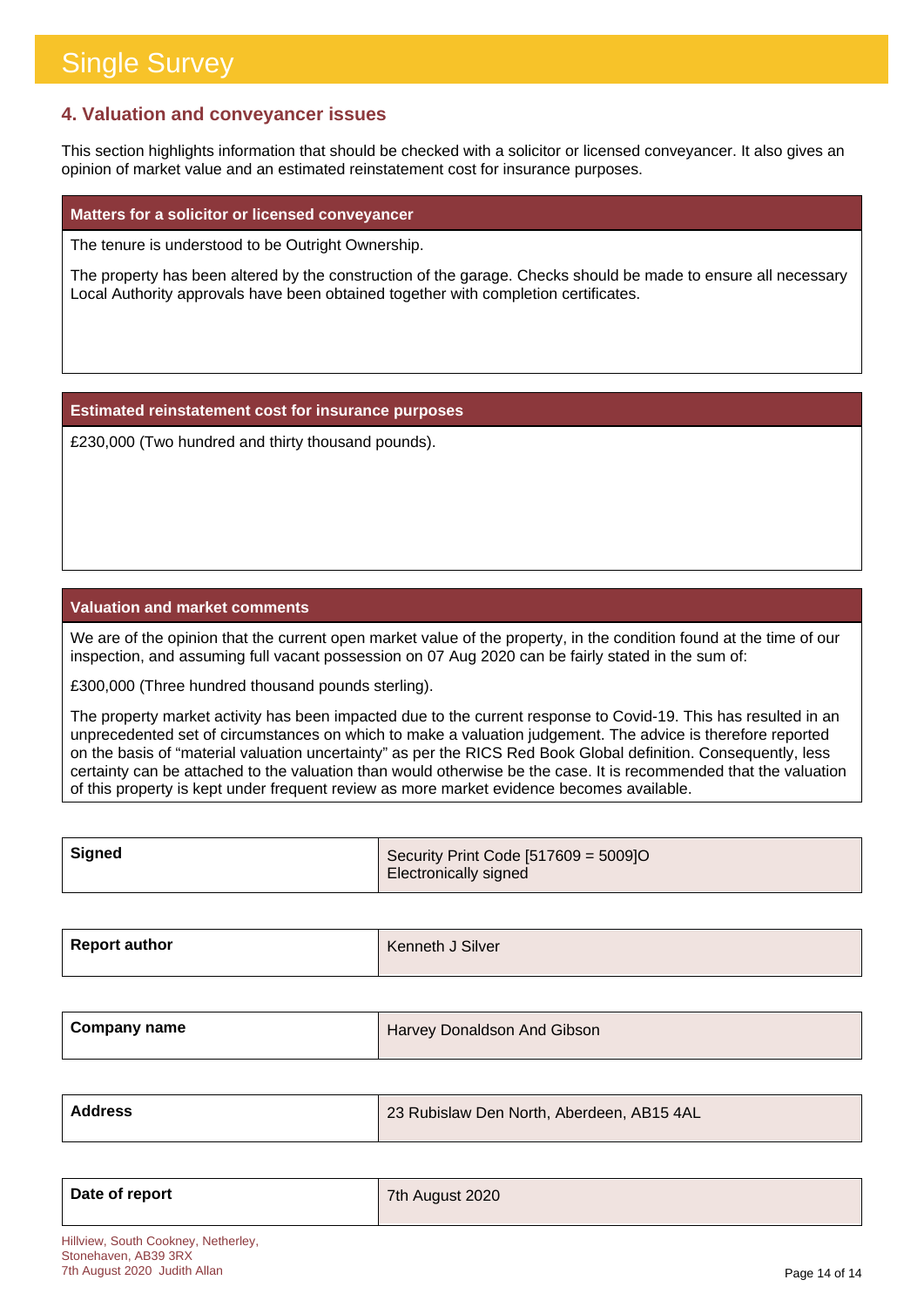### Mortgage Valuation Report



| <b>Property Address</b>                        |                                                                                                                                                                                                             |
|------------------------------------------------|-------------------------------------------------------------------------------------------------------------------------------------------------------------------------------------------------------------|
| Address<br>Seller's Name<br>Date of Inspection | Hillview, South Cookney, Netherley, Stonehaven, AB39 3RX<br>Mr W Smart<br>7th August 2020                                                                                                                   |
| <b>Property Details</b>                        |                                                                                                                                                                                                             |
| <b>Property Type</b>                           | $ X $ Bungalow<br>House<br>Purpose built maisonette<br>Converted maisonette<br>Tenement flat<br>Flat over non-residential use<br>Purpose built flat<br>Converted flat<br>Other (specify in General Remarks) |
| <b>Property Style</b>                          | Detached<br>Semi detached<br>Mid terrace<br>End terrace<br>ΧI<br>Back to back<br>High rise block<br>Low rise block<br>Other (specify in General Remarks)                                                    |
| e.g. local authority, military, police?        | Does the surveyor believe that the property was built for the public sector,<br>$ X $ No<br>Yes                                                                                                             |
| Flats/Maisonettes only                         | Floor(s) on which located<br>No. of floors in block<br>Lift provided?<br>Yes<br>No                                                                                                                          |
| Approximate Year of Construction 1970          | No. of units in block                                                                                                                                                                                       |
| <b>Tenure</b>                                  |                                                                                                                                                                                                             |
| X Absolute Ownership                           | Ground rent £<br>Unexpired years<br>Leasehold                                                                                                                                                               |
| <b>Accommodation</b>                           |                                                                                                                                                                                                             |
| Number of Rooms                                | 3<br>1<br>Living room(s)<br>Bedroom(s)<br>1<br>Kitchen(s)<br>$\mathbf{1}$<br>Bathroom(s)<br>1<br>0<br>WC(s)<br>Other (Specify in General remarks)                                                           |
|                                                | Gross Floor Area (excluding garages and outbuildings)<br>97<br>$m2$ (Internal)<br>$m2$ (External)<br>109<br>Residential Element (greater than 40%) $\overline{X}$ Yes                                       |
|                                                | No                                                                                                                                                                                                          |
| <b>Garage / Parking / Outbuildings</b>         |                                                                                                                                                                                                             |
| $\Box$ Single garage<br>Available on site?     | $\overline{X}$ Double garage<br>No garage / garage space / parking space<br>Parking space<br>$\overline{X}$ Yes<br>$\overline{\phantom{a}}$ No                                                              |
| Permanent outbuildings:                        |                                                                                                                                                                                                             |
| No permanent outbuildings.                     |                                                                                                                                                                                                             |
|                                                |                                                                                                                                                                                                             |
|                                                |                                                                                                                                                                                                             |
|                                                |                                                                                                                                                                                                             |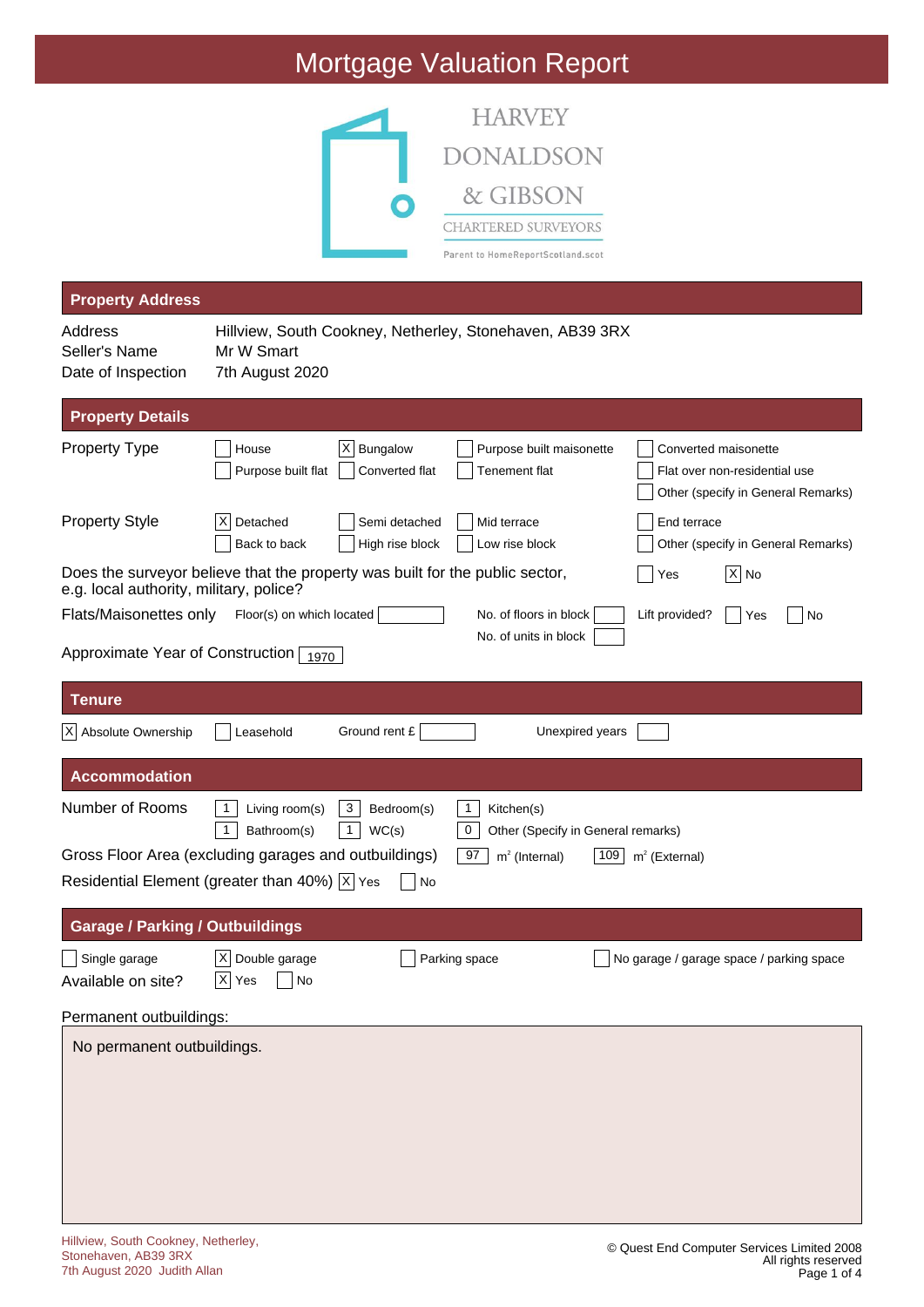### Mortgage Valuation Report

| <b>Construction</b>                                                                                                                                   |                              |                                                  |                                          |                                                           |                        |           |                                                         |                   |
|-------------------------------------------------------------------------------------------------------------------------------------------------------|------------------------------|--------------------------------------------------|------------------------------------------|-----------------------------------------------------------|------------------------|-----------|---------------------------------------------------------|-------------------|
| Walls                                                                                                                                                 | <b>Brick</b>                 | Stone                                            | Concrete                                 | X<br>Timber frame                                         |                        |           | Other (specify in General Remarks)                      |                   |
| Roof                                                                                                                                                  | X <br>Tile                   | Slate                                            | Asphalt                                  | Felt                                                      |                        |           | Other (specify in General Remarks)                      |                   |
| <b>Special Risks</b>                                                                                                                                  |                              |                                                  |                                          |                                                           |                        |           |                                                         |                   |
| Has the property suffered structural movement?                                                                                                        |                              |                                                  |                                          |                                                           |                        |           | Yes                                                     | $ \mathsf{X} $ No |
| If Yes, is this recent or progressive?<br>Yes<br>No                                                                                                   |                              |                                                  |                                          |                                                           |                        |           |                                                         |                   |
| Is there evidence, history, or reason to anticipate subsidence, heave, landslip or flood in the<br> X  No<br>Yes<br>immediate vicinity?               |                              |                                                  |                                          |                                                           |                        |           |                                                         |                   |
| If Yes to any of the above, provide details in General Remarks.                                                                                       |                              |                                                  |                                          |                                                           |                        |           |                                                         |                   |
| <b>Service Connection</b>                                                                                                                             |                              |                                                  |                                          |                                                           |                        |           |                                                         |                   |
| Based on visual inspection only. If any services appear to be non-mains, please comment on the type and location<br>of the supply in General Remarks. |                              |                                                  |                                          |                                                           |                        |           |                                                         |                   |
| Drainage                                                                                                                                              | Mains                        | X <br>Private                                    | None                                     |                                                           | Water                  | X   Mains | Private                                                 | None              |
| Electricity                                                                                                                                           | X Mains                      | Private                                          | None                                     |                                                           | Gas                    | Mains     | Private                                                 | X None            |
| <b>Central Heating</b>                                                                                                                                | $ X $ Yes                    | Partial                                          | None                                     |                                                           |                        |           |                                                         |                   |
| Brief description of Central Heating:                                                                                                                 |                              |                                                  |                                          |                                                           |                        |           |                                                         |                   |
| Heating fuel: Oil<br>Heating type: Radiators                                                                                                          |                              |                                                  |                                          |                                                           |                        |           |                                                         |                   |
| <b>Site</b>                                                                                                                                           |                              |                                                  |                                          |                                                           |                        |           |                                                         |                   |
| Apparent legal issues to be verified by the conveyancer. Please provide a brief description in General Remarks.                                       |                              |                                                  |                                          |                                                           |                        |           |                                                         |                   |
| Rights of way                                                                                                                                         | $ X $ Shared drives / access |                                                  |                                          | Garage or other amenities on separate site                |                        |           | Shared service connections                              |                   |
| III-defined boundaries                                                                                                                                |                              |                                                  | Agricultural land included with property |                                                           |                        |           | Other (specify in General Remarks)                      |                   |
| <b>Location</b>                                                                                                                                       |                              |                                                  |                                          |                                                           |                        |           |                                                         |                   |
| Residential suburb<br>Commuter village                                                                                                                |                              | Residential within town / city<br>Remote village | X                                        | Mixed residential / commercial<br>Isolated rural property |                        |           | Mainly commercial<br>Other (specify in General Remarks) |                   |
| <b>Planning Issues</b>                                                                                                                                |                              |                                                  |                                          |                                                           |                        |           |                                                         |                   |
| Has the property been extended / converted / altered?<br>If Yes provide details in General Remarks.                                                   |                              |                                                  |                                          | $ \overline{X} $ Yes<br>  No                              |                        |           |                                                         |                   |
| <b>Roads</b>                                                                                                                                          |                              |                                                  |                                          |                                                           |                        |           |                                                         |                   |
| X Made up road                                                                                                                                        | Unmade road                  |                                                  | Partly completed new road                |                                                           | Pedestrian access only |           | Adopted                                                 | Unadopted         |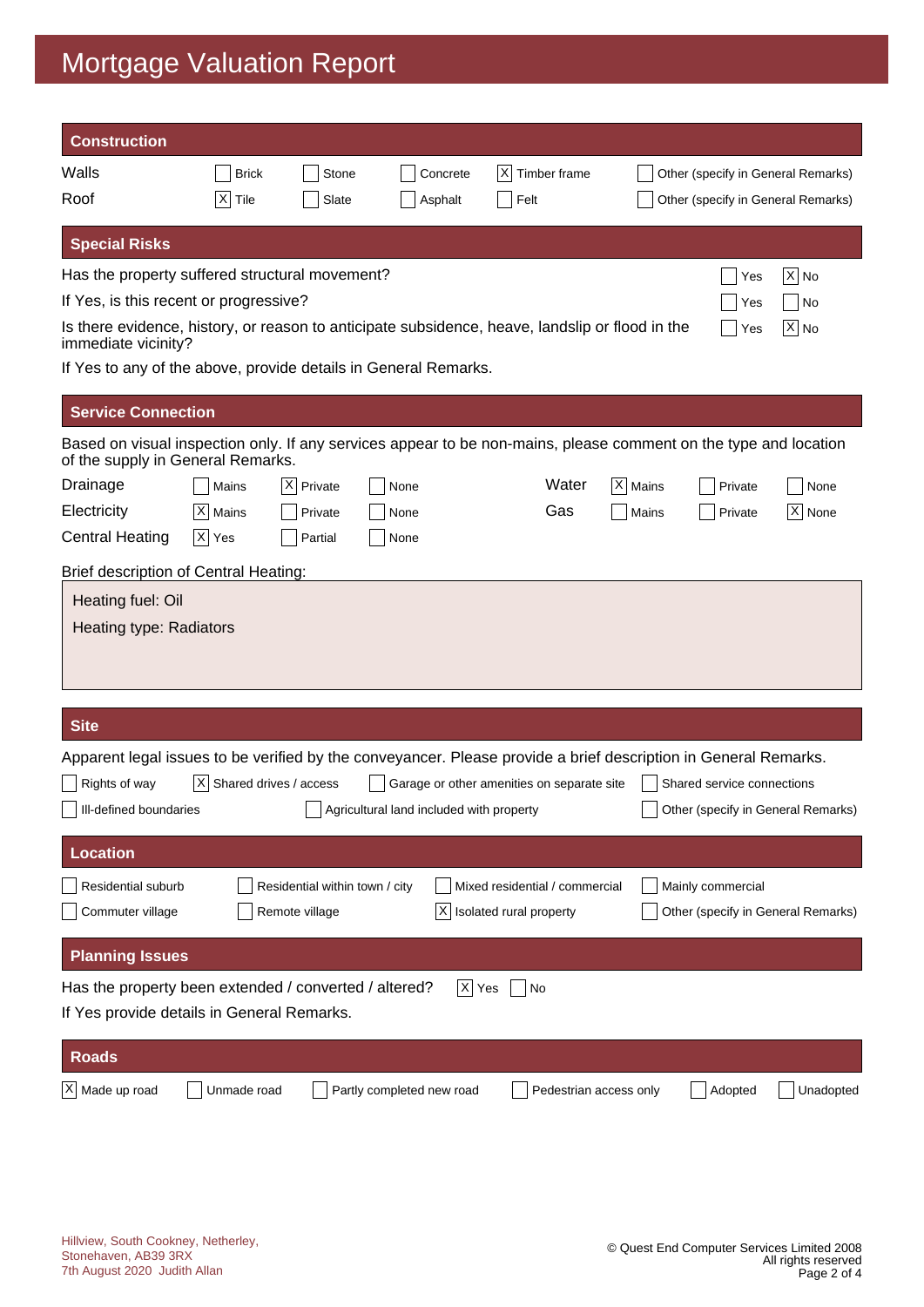#### **General Remarks**

The property is situated in an established residential area amongst properties of similar age and type of construction, within close proximity to all local amenities.

The general condition of the property appears consistent with its age and type of construction.

The property market activity has been impacted due to the current response to Covid-19. This has resulted in an unprecedented set of circumstances on which to make a valuation judgement. The advice is therefore reported on the basis of "material valuation uncertainty" as per the RICS Red Book Global definition. Consequently, less certainty can be attached to the valuation than would otherwise be the case. It is recommended that the valuation of this property is kept under frequent review as more market evidence becomes available.

#### **Essential Repairs**

| None                                  |                               |                   |          |
|---------------------------------------|-------------------------------|-------------------|----------|
|                                       |                               |                   |          |
|                                       |                               |                   |          |
|                                       |                               |                   |          |
|                                       |                               |                   |          |
|                                       |                               |                   |          |
|                                       |                               |                   |          |
|                                       |                               |                   |          |
| Estimated cost of essential repairs £ | Retention recommended?<br>Yes | $\overline{X}$ No | Amount £ |